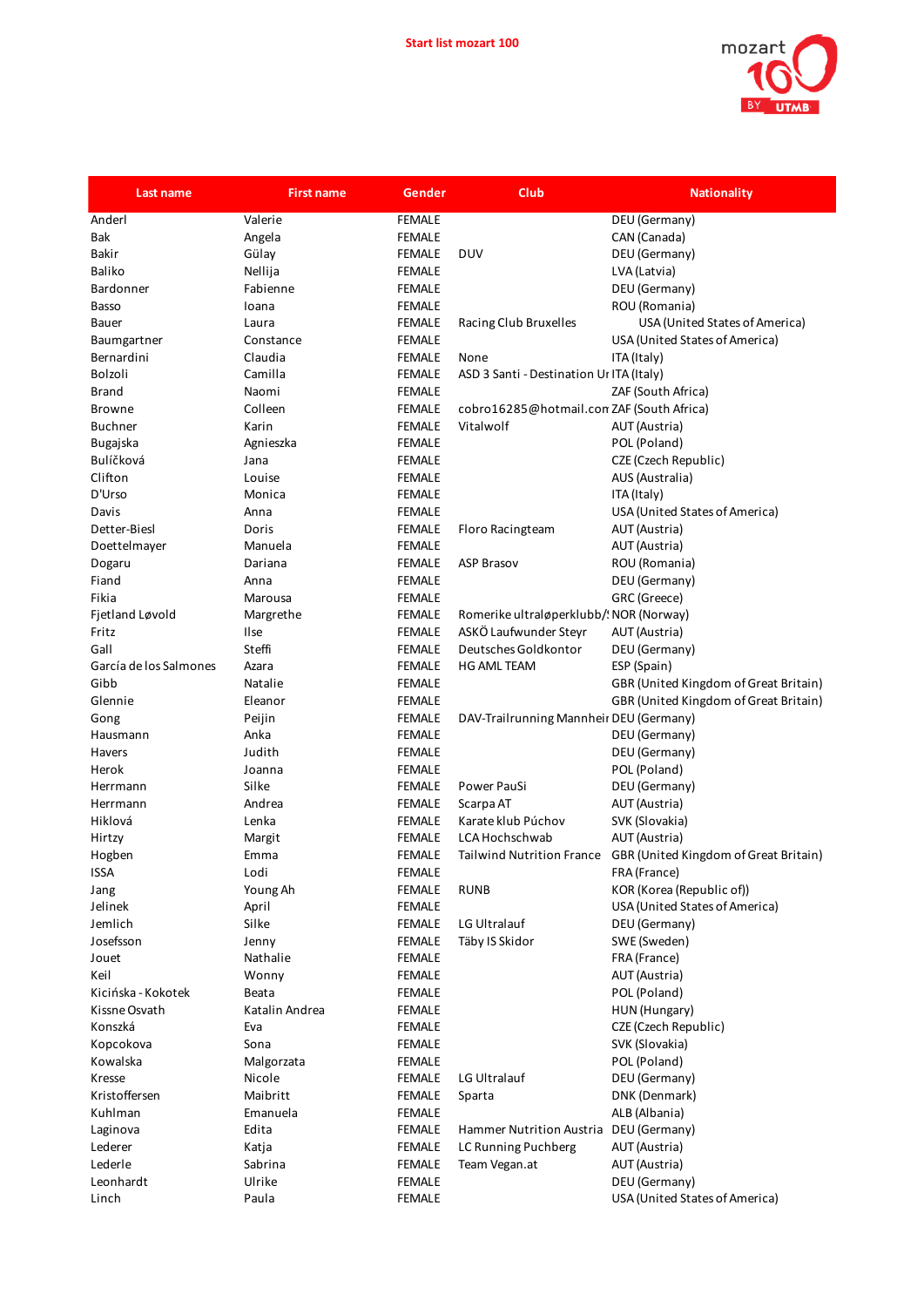

| Maliszewska            | Marta        | <b>FEMALE</b> |                                            | POL (Poland)                          |
|------------------------|--------------|---------------|--------------------------------------------|---------------------------------------|
| Meek                   | Jo           | <b>FEMALE</b> | <b>SCOTT Running</b>                       | GBR (United Kingdom of Great Britain) |
| Mulders                | Jolijn       | <b>FEMALE</b> |                                            | NLD (Netherlands)                     |
| Murphy                 | Carla        | <b>FEMALE</b> | N/A                                        | GBR (United Kingdom of Great Britain) |
| Nimes                  | Teresa       | <b>FEMALE</b> | RAIDLIGHT TEAM                             | ESP (Spain)                           |
| O'Hear                 | Carol        | <b>FEMALE</b> |                                            | USA (United States of America)        |
| Oswald                 | Cornelia     | <b>FEMALE</b> |                                            | AUT (Austria)                         |
| Pallai                 | Julia Klara  | <b>FEMALE</b> |                                            | AUT (Austria)                         |
| Pantis                 | Alena Maria  | <b>FEMALE</b> |                                            | DEU (Germany)                         |
| Pinter                 | Elisabeth    | <b>FEMALE</b> | <b>Team RuNSport</b>                       | AUT (Austria)                         |
| Portelli               | Nadia        | <b>FEMALE</b> |                                            | MLT (Malta)                           |
| Posey                  | Jeanne       | <b>FEMALE</b> |                                            | CAN (Canada)                          |
| Preuß                  | Dagmar       | <b>FEMALE</b> |                                            | DEU (Germany)                         |
| Raczkiewicz            | Agnieszka    | <b>FEMALE</b> |                                            | POL (Poland)                          |
| Rath                   | Sabrina      | <b>FEMALE</b> |                                            | AUT (Austria)                         |
| Rotter                 | Oana         | <b>FEMALE</b> |                                            | ROU (Romania)                         |
| Rougier                | Pauline      | <b>FEMALE</b> | Association des Courses de ! FRA (France)  |                                       |
| Sanei                  | Sheila       | <b>FEMALE</b> | Carnethy                                   | SWE (Sweden)                          |
| Sasnauskas             | Anna-Klara   | <b>FEMALE</b> |                                            | SWE (Sweden)                          |
| Schumacher             | Gabriele     | <b>FEMALE</b> | 100 MC                                     | DEU (Germany)                         |
| Šebestová              | Pavla        | <b>FEMALE</b> |                                            | CZE (Czech Republic)                  |
| Sedleniece             | Ilona        | <b>FEMALE</b> |                                            | LVA (Latvia)                          |
| Sekiguchi              | Hiroko       | <b>FEMALE</b> |                                            | JPN (Japan)                           |
| Selent                 | Jana         | <b>FEMALE</b> | Laufen gegen Leiden e.V.                   | DEU (Germany)                         |
| Simmer                 | Johanna      | <b>FEMALE</b> | Lrc Almtal                                 | AUT (Austria)                         |
| Stein                  | Nina         | <b>FEMALE</b> | Triatlethenschmiede Werra DEU (Germany)    |                                       |
| Strobl                 | Andrea       | <b>FEMALE</b> |                                            | DEU (Germany)                         |
| Terzi                  | Angela       | <b>FEMALE</b> | OSB Endurance Team                         | GRC (Greece)                          |
| Trouillard             | Evy          | <b>FEMALE</b> |                                            | BEL (Belgium)                         |
| Volm, Dr. Med.         | Tanja        | <b>FEMALE</b> |                                            | DEU (Germany)                         |
| Watson                 | Anna-Marie   | <b>FEMALE</b> |                                            | GBR (United Kingdom of Great Britain) |
| Weissinger-Lusenberger | Anita        | <b>FEMALE</b> | Triteam 1.USC Traun                        | AUT (Austria)                         |
| Wirnsberger            | Sophie       | <b>FEMALE</b> | Trailrunning Festival Salzbu AUT (Austria) |                                       |
| Žuffová                | Jana         | <b>FEMALE</b> | SLOVAK ULTRA TRAIL TEAM SVK (Slovakia)     |                                       |
| ΑM                     | Vijay        | MALE          | Jayanagar Jaguars                          | IND (India)                           |
| Ablinger               | Werner       | MALE          |                                            | AUT (Austria)                         |
| Adair-Charlton         | Alexander    | MALE          |                                            | GBR (United Kingdom of Great Britain) |
| Adams                  | John         | <b>MALE</b>   |                                            | CAN (Canada)                          |
| Ader                   | Victor       | MALE          |                                            | NLD (Netherlands)                     |
| Aguerre                | Francois     | <b>MALE</b>   |                                            | FRA (France)                          |
| Al Subhi               | Hamed        | MALE          |                                            | OMN (Oman)                            |
| Alevisos               | Georg        | MALE          |                                            | GRC (Greece)                          |
| Allard                 | Julien       | MALE          | Hiking Buddies Zürich                      | FRA (France)                          |
| Alvarez Cruzado        | Emilio       | MALE          | Toxiza Clube de Montaña                    | ESP (Spain)                           |
| Ambroso                | Fabrice      | MALE          | Bushido tri&run                            | ITA (Italy)                           |
| Amir                   | Nir          | MALE          | MyWay                                      | ISR (Israel)                          |
| Amond                  | Laurent      | MALE          | Run Together                               | BEL (Belgium)                         |
| Andersons              | Janis        | MALE          | Ultrabārda76                               | LVA (Latvia)                          |
| Andersson              | Karl-Fredrik | MALE          | Team Billingen X-trail                     | SWE (Sweden)                          |
| Angibaud               | Laurent      | <b>MALE</b>   |                                            | FRA (France)                          |
| Anschütz               | Thomas       | MALE          |                                            | AUT (Austria)                         |
| Antonsen               | Morten       | MALE          | Hvam IL/Salomon Norge                      | NOR (Norway)                          |
| Arakawa                | Shoichi      | MALE          |                                            | JPN (Japan)                           |
| Archut                 | Sebastian    | <b>MALE</b>   |                                            | DEU (Germany)                         |
| Arnold                 | Daniel       | MALE          | AltraTeamRed                               | DEU (Germany)                         |
| Åsbrink                | Karl         | MALE          | Bajen Fans                                 | SWE (Sweden)                          |
| Auch                   | Steve        | MALE          |                                            | DEU (Germany)                         |
| Aumayr                 | Karl         | MALE          |                                            | AUT (Austria)                         |
| Aymerich               | Andreu Simon | MALE          | ASICS                                      | ESP (Spain)                           |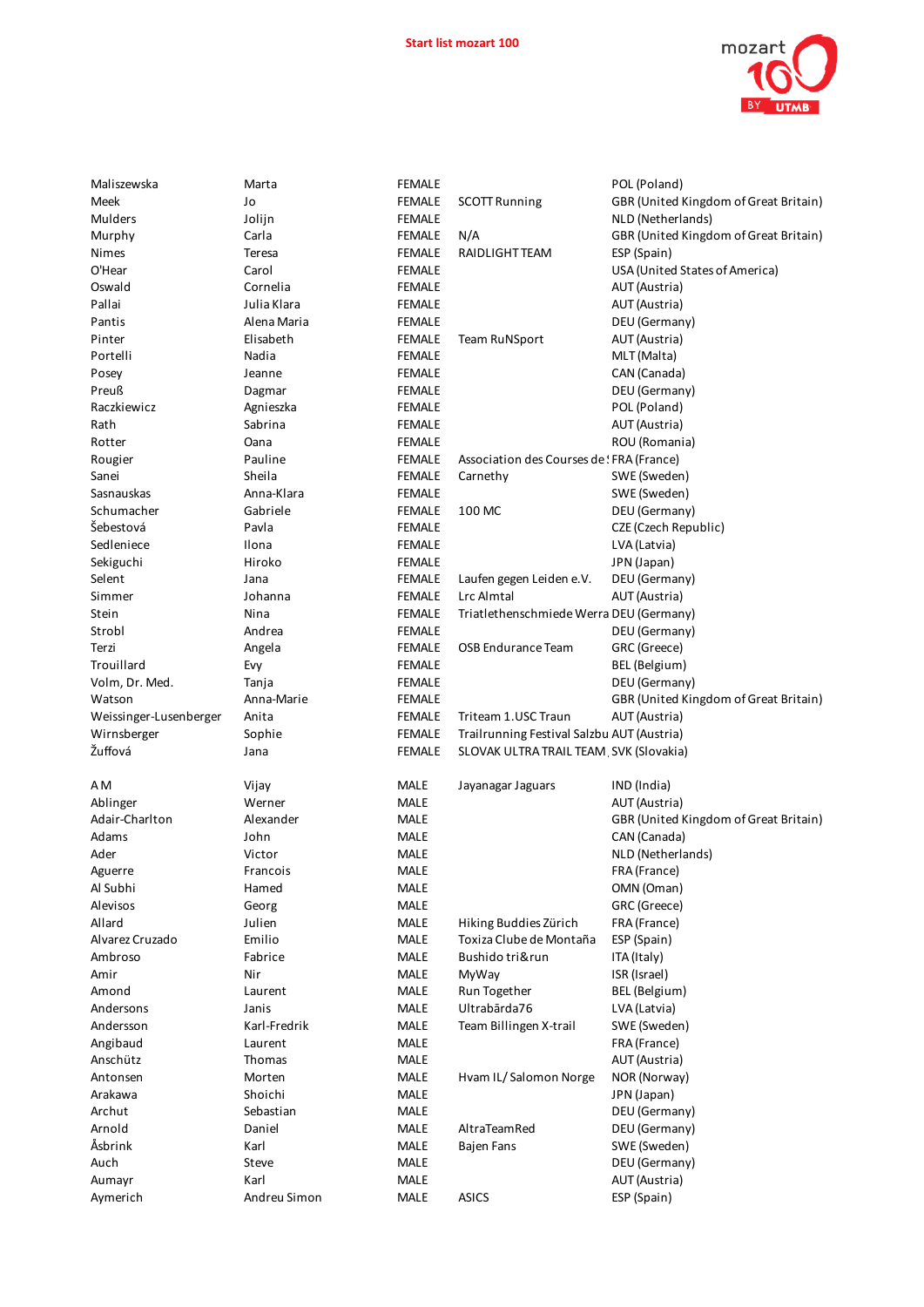

| Azmi                 | Naaman           | <b>MALE</b> |                                          | ISR (Israel)                          |
|----------------------|------------------|-------------|------------------------------------------|---------------------------------------|
| Bacher-Gneist        | Cornelius        | <b>MALE</b> |                                          | AUT (Austria)                         |
| Bachler              | Georg            | <b>MALE</b> | MK Jochberg                              | AUT (Austria)                         |
| Baetens              | Geert            | <b>MALE</b> |                                          | BEL (Belgium)                         |
| Baier                | Stefan           | MALE        | Team vegan.at                            | AUT (Austria)                         |
| Balahachi            | Rafion           | MALE        | Dunakanyar Hegyisport Tea FRA (France)   |                                       |
| Banlaki              | Andreas          | <b>MALE</b> | Tri4fun Union Klosterneubi AUT (Austria) |                                       |
| Bareikis             | Džiugas          | <b>MALE</b> | Wild Souls                               | LTU (Lithuania)                       |
| Bartling             | Ingo             | <b>MALE</b> |                                          | DEU (Germany)                         |
| Baud'huin            | David            | <b>MALE</b> |                                          | BEL (Belgium)                         |
| Bauer                | Michael          | <b>MALE</b> | Ranit Austria                            | AUT (Austria)                         |
| Baumgartner          | Marc             | <b>MALE</b> |                                          | USA (United States of America)        |
| Beckmann             | Alexander        | <b>MALE</b> |                                          | DEU (Germany)                         |
| Beke                 | Anthony          | <b>MALE</b> | AS Strasbourg                            | FRA (France)                          |
| Belus                | Tamás            | <b>MALE</b> | Helm hill runners                        | HUN (Hungary)                         |
| Berghuijs            | Wouter           | <b>MALE</b> |                                          | NLD (Netherlands)                     |
| Berry                | Russell          | <b>MALE</b> |                                          | GBR (United Kingdom of Great Britain) |
| Betzler              | Torsten          | MALE        |                                          | DEU (Germany)                         |
| Beverly              | Robert           | <b>MALE</b> | <b>NPS</b>                               | USA (United States of America)        |
| Bhattacharya         | Indranil         | <b>MALE</b> | <b>WYOP</b>                              | IND (India)                           |
| Biasino              | Fabrice          | MALE        |                                          | BEL (Belgium)                         |
| Bijsma               | Lourens          | <b>MALE</b> |                                          | NLD (Netherlands)                     |
| Blažek               | Adam             | <b>MALE</b> |                                          | SVK (Slovakia)                        |
| Bloch                | Hans             | <b>MALE</b> | TEAM                                     | DNK (Denmark)                         |
| Bloudek              | Ondrej           | <b>MALE</b> | Svetaci                                  | CZE (Czech Republic)                  |
| Blumrich             | Gerald           | MALE        | Die grauen Panther                       | DEU (Germany)                         |
| Boecker              | Daniel           | <b>MALE</b> | Marathon-Club Menden e.V DEU (Germany)   |                                       |
| Bogner               | Tobias           | <b>MALE</b> |                                          | DEU (Germany)                         |
| Bonten               | Remco            | <b>MALE</b> | Atledo                                   | NLD (Netherlands)                     |
| Boon                 | Sander           | <b>MALE</b> |                                          | NLD (Netherlands)                     |
| Boreham              | Leon             | MALE        | 3 Amigos                                 | GBR (United Kingdom of Great Britain) |
| Börner               | Gabriel          | MALE        | Suturion running club                    | SWE (Sweden)                          |
| Bouhafa              | <b>Bassem</b>    | <b>MALE</b> |                                          | AUT (Austria)                         |
| Bourdon              | Philippe         | MALE        |                                          | FRA (France)                          |
| Bozzoli              | Jacopo           | <b>MALE</b> | TEAM MUD & SNOW ASD                      | ITA (Italy)                           |
| Braccialini          | Matteo           | <b>MALE</b> |                                          | ITA (Italy)                           |
| Bradley              | Francis          | <b>MALE</b> |                                          | GBR (United Kingdom of Great Britain) |
| Brandl               | Bernhard         | <b>MALE</b> |                                          | AUT (Austria)                         |
| <b>Brandstetter</b>  | Heinrich         | <b>MALE</b> | two peaks endurance Club AUT (Austria)   |                                       |
| BRANDT               | Dennis           | <b>MALE</b> | <b>Team Erdinger Active</b>              | DEU (Germany)                         |
| Brasington           | Louis            | MALE        |                                          | GBR (United Kingdom of Great Britain) |
| Bremholm             | Martin           | MALE        |                                          | DNK (Denmark)                         |
| Brodinger            | Philipp          | MALE        |                                          | AUT (Austria)                         |
| <b>Bromham</b>       | Simon            | MALE        |                                          | GBR (United Kingdom of Great Britain) |
| <b>Brunner</b>       | Juergen          | MALE        |                                          | AUT (Austria)                         |
| Bruntveit            | Jørgen           | <b>MALE</b> |                                          | NOR (Norway)                          |
| <b>Buchinger</b>     | Julian           | <b>MALE</b> | Trailrunning Vienna                      | AUT (Austria)                         |
| Buckingham-Burr      | Will             | MALE        |                                          | GBR (United Kingdom of Great Britain) |
| Busse                | Stev             | MALE        | LCA ORANIENBAUM                          | DEU (Germany)                         |
| BUTTAZZONI           | Daniele          | MALE        |                                          | ITA (Italy)                           |
| Calolot              | Ronald           | MALE        |                                          | PHL (Philippines)                     |
| Capoferri            | Simone           | MALE        |                                          | ITA (Italy)                           |
|                      |                  | <b>MALE</b> | Atletica Frimas                          |                                       |
| Capoferri<br>Carloni | Mirco<br>Stefano | MALE        |                                          | ITA (Italy)                           |
|                      |                  |             |                                          | ITA (Italy)                           |
| Castaing             | Baptiste         | MALE        |                                          | FRA (France)<br>CHE (Switzerland)     |
| Castelberg           | Christoph        | MALE        |                                          |                                       |
| Chojnicki            | Bartosz          | MALE        | Wolne Ślimaki                            | POL (Poland)                          |
| Choroś               | Piotr            | MALE        | Stay Insane                              | POL (Poland)                          |
| Christopeit          | Chris-Robert     | <b>MALE</b> |                                          | DEU (Germany)                         |
| Christoph            | Stefan           | MALE        |                                          | DEU (Germany)                         |
|                      |                  |             |                                          |                                       |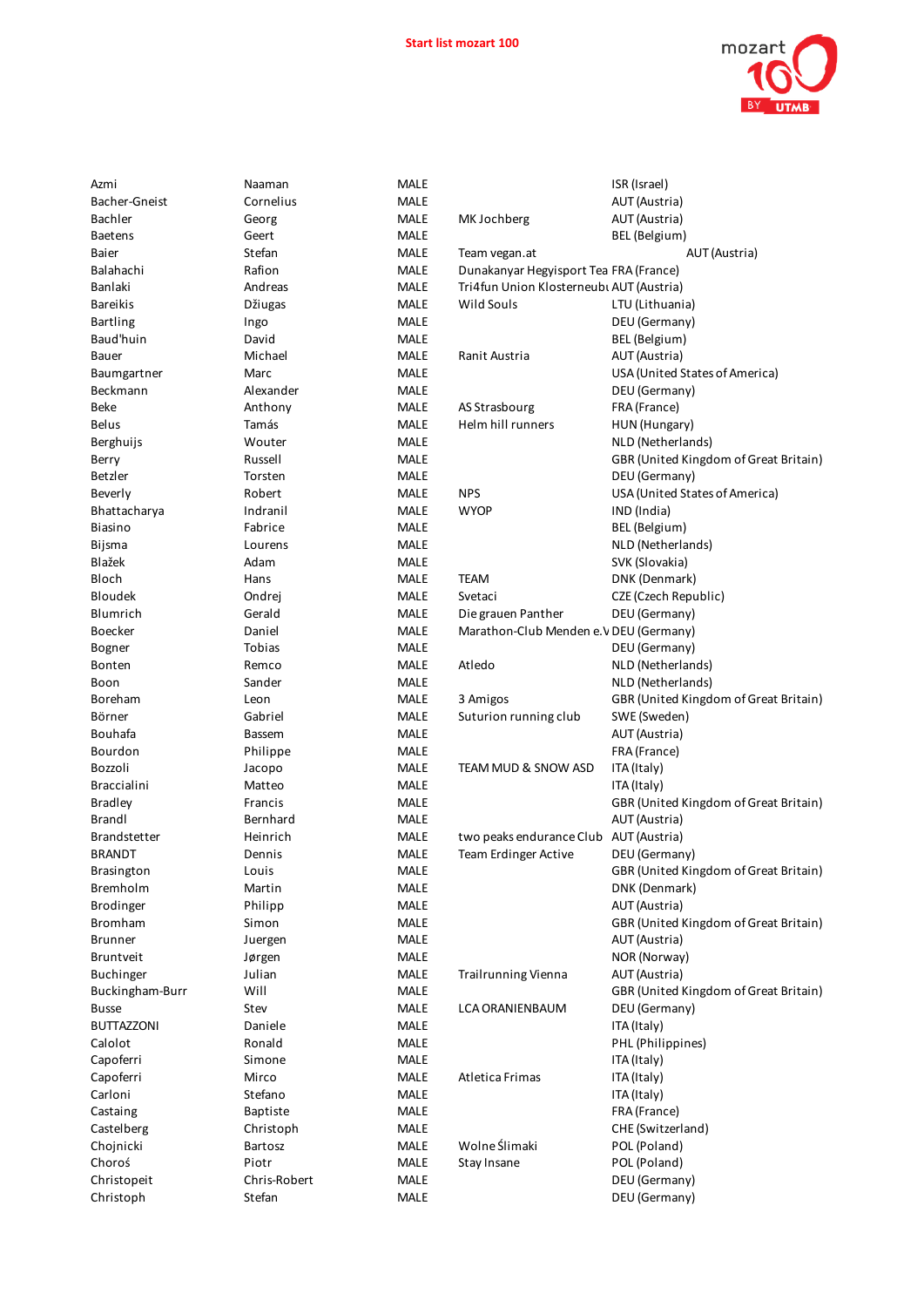

| Cirstoveanu        | Daniel         | <b>MALE</b> | TeamRun                                   | ROU (Romania)                         |
|--------------------|----------------|-------------|-------------------------------------------|---------------------------------------|
| Clément            | Mathieu        | <b>MALE</b> | <b>Team Asics Trail</b>                   | CHE (Switzerland)                     |
| Collado            | Oscar          | <b>MALE</b> |                                           | ESP (Spain)                           |
| Colli              | Nicholas       | MALE        |                                           | ZAF (South Africa)                    |
| Cramer             | Aljoscha       | <b>MALE</b> |                                           | DEU (Germany)                         |
| Croitoru           | Emilian        | <b>MALE</b> |                                           | AUT (Austria)                         |
| D'Hondt            | Stef           | <b>MALE</b> | <b>MMC</b>                                | BEL (Belgium)                         |
| Dabrowski          | Jacek          | <b>MALE</b> |                                           | POL (Poland)                          |
| Dąbrowski          | Kamil          | <b>MALE</b> |                                           | POL (Poland)                          |
| Dahl Fenre         | Tobias         | <b>MALE</b> | <b>Grenland Ultra Runners</b>             | NOR (Norway)                          |
| Dammann            | Moritz         | <b>MALE</b> |                                           | DEU (Germany)                         |
| Dattatreya         | Robi           | <b>MALE</b> |                                           | NLD (Netherlands)                     |
| de la Fuente Perez | Pedro          | <b>MALE</b> |                                           | ESP (Spain)                           |
| De Moor            | Martin         | <b>MALE</b> | Les Galopins                              | BEL (Belgium)                         |
| De Schaepmeester   | Christof       | <b>MALE</b> | <b>ASICS Frontrunner</b>                  | BEL (Belgium)                         |
| De Smet            | Michael        | <b>MALE</b> |                                           | BEL (Belgium)                         |
| de Vevey           | Gilles         | <b>MALE</b> |                                           | CHE (Switzerland)                     |
| Dehays             | Maxence        | <b>MALE</b> |                                           | FRA (France)                          |
| Dei Cas            | Danilo         | <b>MALE</b> |                                           | ITA (Italy)                           |
| Delafenetre        | Jean Sebastien | <b>MALE</b> |                                           | ESP (Spain)                           |
| Delahaye           | Benoît         | <b>MALE</b> |                                           | BEL (Belgium)                         |
| Delgado Espinoza   | Max            | <b>MALE</b> | Ultrachaskis                              | PER (Peru)                            |
| Deutner            | Christian      | <b>MALE</b> | <b>Weberlandl Racing</b>                  | AUT (Austria)                         |
| DEVILLIERS         | Guillaume      | <b>MALE</b> | Terre de Running                          | FRA (France)                          |
| Devogelaer         | Ruben          | <b>MALE</b> |                                           | BEL (Belgium)                         |
| Dick               | Demeter        | <b>MALE</b> | FH OÖ Sportsteam                          | AUT (Austria)                         |
| Dillon             | Conor          | <b>MALE</b> | 7G                                        | USA (United States of America)        |
| Disney             | Thomas         | <b>MALE</b> |                                           | GBR (United Kingdom of Great Britain) |
| Dobre              | Adrian         | <b>MALE</b> | Team Run                                  | ROU (Romania)                         |
| Donders            | Patrick        | <b>MALE</b> |                                           | NLD (Netherlands)                     |
| Ďopan              | Lukáš          | <b>MALE</b> | TJ Magla                                  | CZE (Czech Republic)                  |
| Dorn               | Christian      | <b>MALE</b> | <b>Hardcore Fitness</b>                   | DEU (Germany)                         |
| Doty               | Kevin          | <b>MALE</b> |                                           | USA (United States of America)        |
| Draxler            | Thomas         | MALE        |                                           | AUT (Austria)                         |
| Dreyer             | Konstantin     | <b>MALE</b> |                                           | AUT (Austria)                         |
| Drücker            | Cornelius      | <b>MALE</b> |                                           | DEU (Germany)                         |
| Duffy              | David          | <b>MALE</b> |                                           | USA (United States of America)        |
| Duin               | Jeroen         | MALE        |                                           | NLD (Netherlands)                     |
| Dumont             | Raphaël        | <b>MALE</b> | <b>OUFTEAM</b>                            | BEL (Belgium)                         |
| Dunlap             | Scott          | <b>MALE</b> |                                           | USA (United States of America)        |
| Dvorštiak          | Dalibor        | <b>MALE</b> |                                           | SVK (Slovakia)                        |
| Dymenko            | Serhii         | <b>MALE</b> |                                           | UKR (Ukraine)                         |
| Eberl              | Stefan         | <b>MALE</b> |                                           | AUT (Austria)                         |
| Edelbacher         | Bernhard       | <b>MALE</b> |                                           | AUT (Austria)                         |
| Eggert             | Moritz         | <b>MALE</b> | Munich Running Society                    | DEU (Germany)                         |
| Eibl               | Herbert        | <b>MALE</b> |                                           | AUT (Austria)                         |
| Eigenhuis          | Bart           | <b>MALE</b> |                                           | NLD (Netherlands)                     |
| Einmüller          | Peter          | <b>MALE</b> |                                           | DEU (Germany)                         |
| Elder              | Callum         | <b>MALE</b> |                                           | GBR (United Kingdom of Great Britain) |
| Elstner            | Laurenz        | <b>MALE</b> |                                           | AUT (Austria)                         |
| Elvsén             | Clas           | <b>MALE</b> | <b>Team Nordic Trail</b>                  | SWE (Sweden)                          |
| Emery              | Christophe     | <b>MALE</b> | Traileurs de l'Ardève                     | CHE (Switzerland)                     |
| Ender              | Marc           | <b>MALE</b> | <b>RUNENDERS</b>                          | AUT (Austria)                         |
| Engelhardt         | Patrick        | <b>MALE</b> |                                           | DEU (Germany)                         |
| Englund            | William        | <b>MALE</b> | OK Reftele / La Sportiva                  | SWE (Sweden)                          |
| Ertl               | Andi           | <b>MALE</b> | FC Rinchnach e.V. 1947 - Sp DEU (Germany) |                                       |
| Evans              | Luke           | <b>MALE</b> |                                           | ZAF (South Africa)                    |
| Exner              | René           | <b>MALE</b> | Team EXE                                  | DEU (Germany)                         |
| Fábián             | Gábor György   | <b>MALE</b> |                                           | HUN (Hungary)                         |
| Fahrengruber       | Rene           | <b>MALE</b> |                                           | AUT (Austria)                         |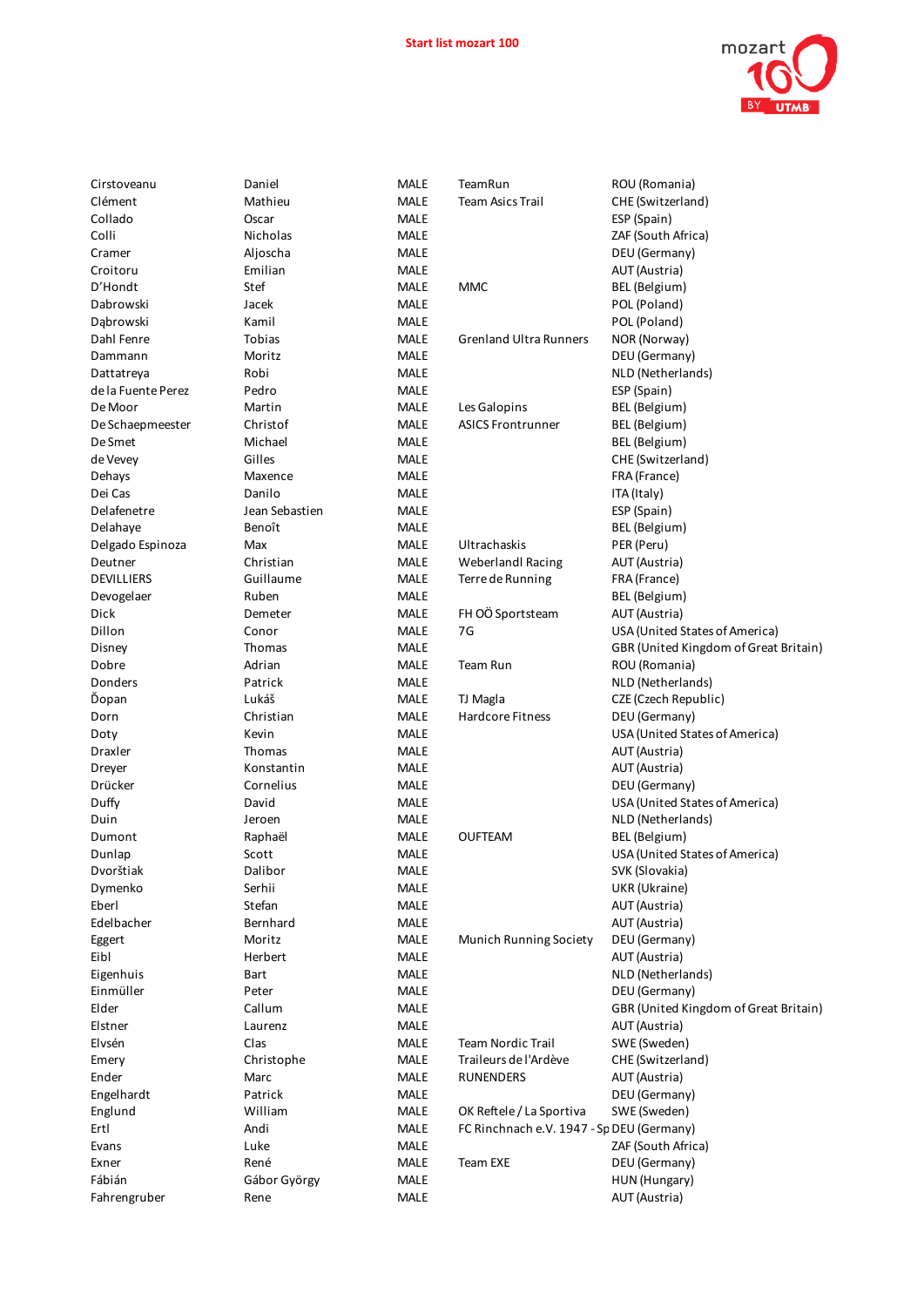

| <b>MALE</b> |
|-------------|
| MALE        |
|             |
| MALE        |
| MALE        |
| MALE        |
| MALE        |
|             |
| MALE        |
| MALE        |
| <b>MALE</b> |
|             |
| MALE        |
| MALE        |
| <b>MALE</b> |
| <b>MALE</b> |
|             |
| MALE        |
| MALE        |
| MALE        |
| MALE        |
|             |
| MALE        |
| MALE        |
| MALE        |
| MALE        |
|             |
| MALE        |
| MALE        |
| MALE        |
|             |
| MALE        |
| <b>MALE</b> |
| MALE        |
|             |
| <b>MALE</b> |
| MALE        |
| MALE        |
| MALE        |
|             |
| MALE        |
| MALE        |
|             |
|             |
| MALE        |
| MALE        |
| MALE        |
| MALE        |
|             |
| MALE        |
| MALE        |
| MALE        |
| MALE        |
|             |
| <b>MALE</b> |
| MALE        |
| MALE        |
| MALE        |
|             |
| MALE        |
| <b>MALE</b> |
| <b>MALE</b> |
| MALE        |
|             |
| MALE        |
| <b>MALE</b> |
| MALE        |
| MALE        |
|             |
| <b>MALE</b> |
| MALE        |
| MALE        |
| MALE        |
|             |
| MALE        |
| MALE        |

| Felfer          | Bernd          | <b>MALE</b> |                                          | AUT (Austria)                         |
|-----------------|----------------|-------------|------------------------------------------|---------------------------------------|
| Ferency         | Jon            | <b>MALE</b> |                                          | USA (United States of America)        |
| Fernandez       | Mark Crisylou  | MALE        |                                          | PHL (Philippines)                     |
| Fersch          | Sascha         | MALE        |                                          | DEU (Germany)                         |
| Ficek           | Roman          | <b>MALE</b> |                                          | POL (Poland)                          |
| Filip           | Alexandr       | <b>MALE</b> |                                          | CZE (Czech Republic)                  |
| Finegan         | Oran           | <b>MALE</b> |                                          | IRL (Ireland)                         |
| Fischer         | Markus         | <b>MALE</b> | Tempo Colonia                            | DEU (Germany)                         |
| Fleuren         | <b>Markus</b>  | <b>MALE</b> |                                          | DEU (Germany)                         |
| Forbes          | Rob            | <b>MALE</b> | Coln trail hounds                        | GBR (United Kingdom of Great Britain) |
| Frantzen        | Marc           | MALE        |                                          | DEU (Germany)                         |
| Frederiksen     | Claus Ellgaard | MALE        | Vandrefalken                             | DNK (Denmark)                         |
| Fricke          | Christian      | <b>MALE</b> |                                          | DEU (Germany)                         |
| Frost           | Steen          | <b>MALE</b> | Sønderborg RUNNERS                       | DNK (Denmark)                         |
| Fu              | Chihping       | <b>MALE</b> |                                          | USA (United States of America)        |
| Fuchslueger     | Joerg          | <b>MALE</b> | <b>Trailrunning Vienna</b>               | AUT (Austria)                         |
| Fürpass         | Gerhard        | MALE        | Koralm Trailrunning Club K AUT (Austria) |                                       |
| Füsselberger    | Lukas          | <b>MALE</b> | LCU Raiffeisen Euratsfeld                | AUT (Austria)                         |
| Futera          | Stanislav      | <b>MALE</b> |                                          | CZE (Czech Republic)                  |
| Gäbler          | Andreas        | <b>MALE</b> | LC Auensee Leipzig                       | DEU (Germany)                         |
| Gabrieau        | Maxime         | <b>MALE</b> |                                          | FRA (France)                          |
| Gabriel         | Markus         | MALE        |                                          | AUT (Austria)                         |
| Gaetani         | Matteo         | <b>MALE</b> | RunCard                                  | ITA (Italy)                           |
| Gallagher       | Rian           | <b>MALE</b> | Fitness Goose Run Club                   | IRL (Ireland)                         |
| Gallard         | Jean-Philippe  | <b>MALE</b> | <b>OCCAR</b>                             | FRA (France)                          |
| Gammel          | René           | <b>MALE</b> | Sinabelkirchen                           | AUT (Austria)                         |
| Gardiner        | Dan            | <b>MALE</b> |                                          | USA (United States of America)        |
| Gąsiorowski     | Michał         | MALE        |                                          | POL (Poland)                          |
| Gegato          | Jonathan Jr    | <b>MALE</b> | <b>FTR UAE</b>                           | PHL (Philippines)                     |
| Geiger          | Michael        | <b>MALE</b> |                                          | DEU (Germany)                         |
| GENIN           | Arnaud         | <b>MALE</b> |                                          | FRA (France)                          |
| Gerlof          | Johannes       | <b>MALE</b> | two peaks endurance Club                 | DEU (Germany)                         |
| Giersberg       | Andreas        | <b>MALE</b> | FunVorRun Witten                         | DEU (Germany)                         |
| Gigele          | Marco          | <b>MALE</b> |                                          | AUT (Austria)                         |
| Giorgi          | Michel         | <b>MALE</b> | <b>Front Runner de Paris</b>             | FRA (France)                          |
| Glodowski       | Martin         | MALE        |                                          | DEU (Germany)                         |
| Glück           | Matthias       | <b>MALE</b> |                                          | DEU (Germany)                         |
| Golec           | Rafal          | MALE        |                                          | POL (Poland)                          |
| Gonzalez        | Victor         | <b>MALE</b> |                                          | USA (United States of America)        |
| Grasset-Bourdel | Renaud         | <b>MALE</b> | kein                                     | FRA (France)                          |
| Green           | Dylan          | <b>MALE</b> |                                          | GBR (United Kingdom of Great Britain) |
| Gregorc         | Peter          | MALE        |                                          | AUT (Austria)                         |
| Gremmers        | Holger         | MALE        | DAV-Trailrunning Mannheir DEU (Germany)  |                                       |
| Grenot          | Maxime         | MALE        | <b>Team TSL</b>                          | FRA (France)                          |
| Grimshaw        | Dan            | MALE        |                                          | GBR (United Kingdom of Great Britain) |
| Groendahl       | <b>Boris</b>   | MALE        | <b>Trailrunning Vienna</b>               | DEU (Germany)                         |
| Grötzner        | Volker         | <b>MALE</b> | <b>TWin Neumarkt</b>                     | DEU (Germany)                         |
| Gruber          | Arlin          | <b>MALE</b> |                                          | AUT (Austria)                         |
| Grundner        | Johann         | MALE        | TriSport-Isartal                         | DEU (Germany)                         |
| Guggemos        | Stefan         | <b>MALE</b> |                                          | DEU (Germany)                         |
| Gyssens         | David          | MALE        |                                          | BEL (Belgium)                         |
| Haake           | Klaus          | MALE        | LG Ultralauf                             | DEU (Germany)                         |
| Haberl          | Helmut         | <b>MALE</b> |                                          | AUT (Austria)                         |
| Haboeck         | Sebastian      | MALE        |                                          | AUT (Austria)                         |
| Haider          | Rudolf         | MALE        | ParaClub - Mattersburg                   | AUT (Austria)                         |
| Handler         | Stephan        | <b>MALE</b> | Berl Buam +++                            | AUT (Austria)                         |
| Hardes          | Christoph      | <b>MALE</b> |                                          | DEU (Germany)                         |
| Haro Fernández  | Joan           | MALE        |                                          | ESP (Spain)                           |
| Harté           | Julien         | MALE        |                                          | FRA (France)                          |
| Hasibar         | Matthias       | MALE        | Sinabelkirchen                           | AUT (Austria)                         |
|                 |                |             |                                          |                                       |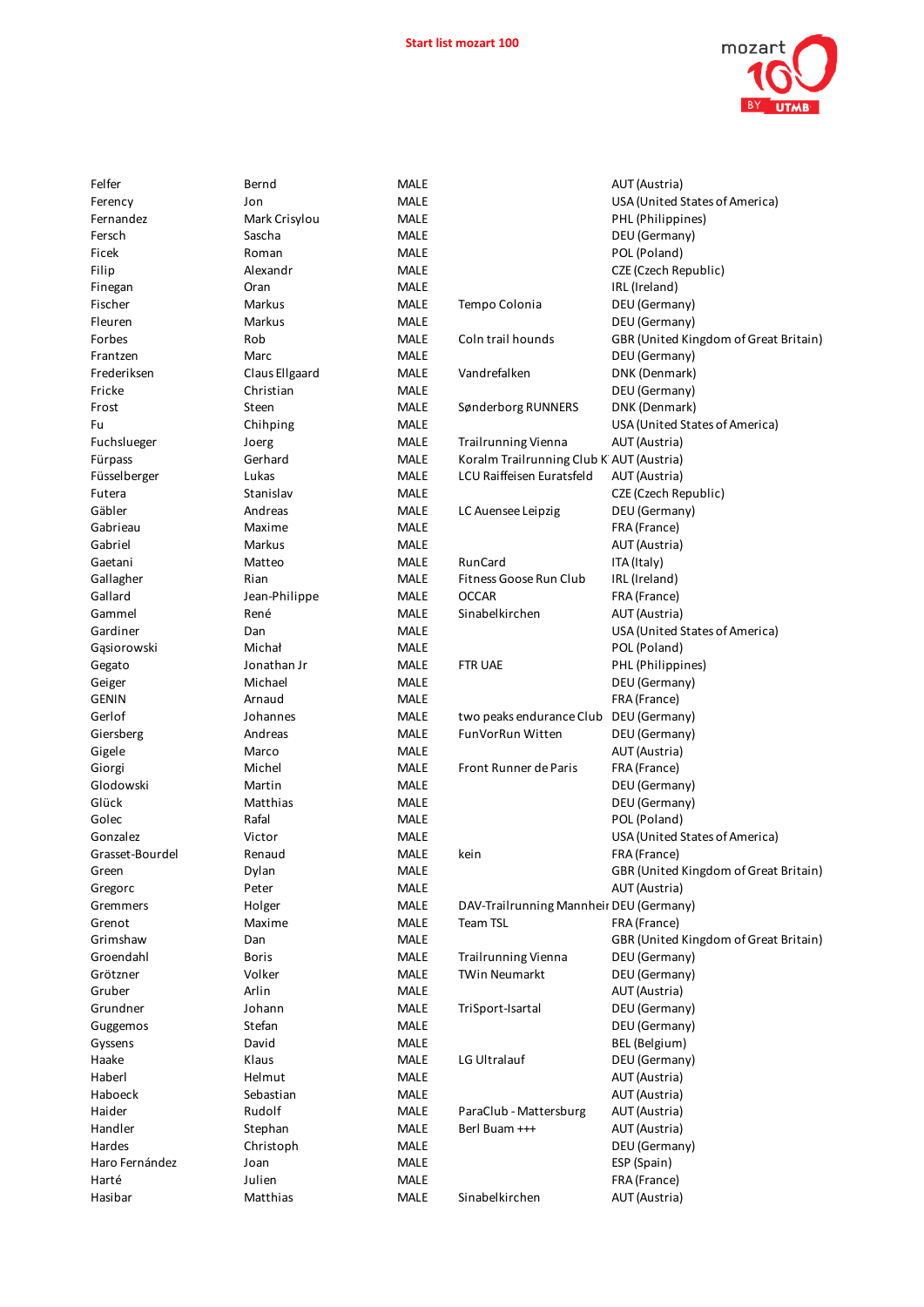

| Hassler         | Dieter        | MALE        | <b>TRC Pernegg</b>                       | AUT (Austria)                         |
|-----------------|---------------|-------------|------------------------------------------|---------------------------------------|
| Hausmann        | Jochen        | <b>MALE</b> |                                          | DEU (Germany)                         |
| Hauthaler       | Roman         | <b>MALE</b> |                                          | AUT (Austria)                         |
| Healy           | Matthew       | MALE        | <b>ASICS</b>                             | ZAF (South Africa)                    |
| Hein            | Johann        | <b>MALE</b> | <b>OSHO</b>                              | DEU (Germany)                         |
| Heinke          | Matthias      | <b>MALE</b> |                                          | CAN (Canada)                          |
| Henriksen       | Klaus         | <b>MALE</b> |                                          | DNK (Denmark)                         |
| Henscheid       | Stefan        | <b>MALE</b> | LG Ultralauf                             | DEU (Germany)                         |
| Herzog          | Raphael       | <b>MALE</b> |                                          | AUT (Austria)                         |
| Higlsperger     | Manfred       | <b>MALE</b> | Alpin-Team-Austria                       | AUT (Austria)                         |
| Hirsch          | Alexander     | <b>MALE</b> | LC Vassach                               | DEU (Germany)                         |
| Hirtzy          | Franz         | <b>MALE</b> | LCA Hochschwab                           | AUT (Austria)                         |
| Hittenberger    | Hannes        | <b>MALE</b> | LG St. Wolfgang                          | AUT (Austria)                         |
| Höbel           | Heiko         | MALE        |                                          | DEU (Germany)                         |
| Hofer           | Christian     | MALE        | Dirtruncompany                           | AUT (Austria)                         |
| Hofer           | Thomas        | <b>MALE</b> |                                          | AUT (Austria)                         |
| Hoffmann        | Dominic       | <b>MALE</b> |                                          | DEU (Germany)                         |
| Hoffmann        | Benedikt      | <b>MALE</b> | TSG Heilbronn/Asics Trail                | DEU (Germany)                         |
| Hofstätter      | Marco         | MALE        | Basecamp Linz / DNA Sports AUT (Austria) |                                       |
| Holmstrup       | Jens          | <b>MALE</b> |                                          | DNK (Denmark)                         |
| Holý            | Richard       | <b>MALE</b> | Mattoni FreeRun Zlín                     | CZE (Czech Republic)                  |
| Hornbeck        | Samuel        | <b>MALE</b> | Sundgo2                                  | FRA (France)                          |
| Horváth         | László        | <b>MALE</b> |                                          | HUN (Hungary)                         |
| Hrbek           | Jaroslav      | <b>MALE</b> |                                          | SVK (Slovakia)                        |
| Huang           | Meng          | <b>MALE</b> |                                          | CHN (China)                           |
| Huber           | Jürgen        | MALE        | WSH Mauerbach                            | DEU (Germany)                         |
| Hudak           | Martin        | MALE        |                                          | SVK (Slovakia)                        |
| Hulde           | Florian       | MALE        | Trailrunning Innsbruck                   | DEU (Germany)                         |
| Hunt            | Graham        | <b>MALE</b> |                                          | GBR (United Kingdom of Great Britain) |
| Hunter          | Dan           | MALE        |                                          | GBR (United Kingdom of Great Britain) |
| Hurdle          | Richard       | <b>MALE</b> | Mud Crew                                 | GBR (United Kingdom of Great Britain) |
| Hutter          | Alexander     | MALE        | <b>Scott Running</b>                     | AUT (Austria)                         |
| Hynes           | Andrew        | <b>MALE</b> |                                          | GBR (United Kingdom of Great Britain) |
| Iliadis         | Nikolai       | <b>MALE</b> |                                          | AUT (Austria)                         |
| Ishida          | Gaku          | <b>MALE</b> |                                          | JPN (Japan)                           |
| Ito             | Yuki          | MALE        |                                          | JPN (Japan)                           |
| Jackson         | William       | <b>MALE</b> |                                          | USA (United States of America)        |
| Jacobs          | Myron         | MALE        |                                          | NLD (Netherlands)                     |
| Jacobs          | Koen          | MALE        | Negative Split                           | BEL (Belgium)                         |
| Jacobs          | Lander        | MALE        |                                          | BEL (Belgium)                         |
| Jadziewicz      | Jakub         | MALE        | Prorunning promotion                     | POL (Poland)                          |
| Jaeckel         | Peter         | MALE        |                                          | DEU (Germany)                         |
| Janacek         | Michal        | MALE        |                                          | CZE (Czech Republic)                  |
| Jankola         | Ján           | <b>MALE</b> | Slovak Ultra Trail team                  | SVK (Slovakia)                        |
| Januszek        | Witold        | MALE        |                                          | POL (Poland)                          |
| Januszewski     | Piotr         | MALE        |                                          | POL (Poland)                          |
| Jasans          | Alberts       | MALE        |                                          | LVA (Latvia)                          |
| Л               | Hang          | MALE        |                                          | CHN (China)                           |
| Jiménez Collado | Raul          | <b>MALE</b> | A ver quién tira                         | ESP (Spain)                           |
| Jorquera        | Albert        | MALE        |                                          | ESP (Spain)                           |
| Josefsson       | <b>Marcus</b> | <b>MALE</b> | Täby IS Skidor                           | SWE (Sweden)                          |
| Journell        | Daniel        | MALE        |                                          | USA (United States of America)        |
| Kalous          | Jiri          | <b>MALE</b> | CafeRacers                               | CZE (Czech Republic)                  |
| Kampouris       | Theodoros     | MALE        | Siatista MTS                             | GRC (Greece)                          |
| Kanchev         | Angel         | MALE        |                                          | <b>BGR</b> (Bulgaria)                 |
| Kanzler         | Christoph     | MALE        |                                          | DEU (Germany)                         |
| Karius          | Tim           | MALE        |                                          | LUX (Luxembourg)                      |
| Kaszuba         | Michał        | MALE        | Grupa Nomax                              | POL (Poland)                          |
| Kaysiewicz      | Maciej        | MALE        | Natural Born Runners Team POL (Poland)   |                                       |
| Kazlauskas      | Marius        | MALE        |                                          | LTU (Lithuania)                       |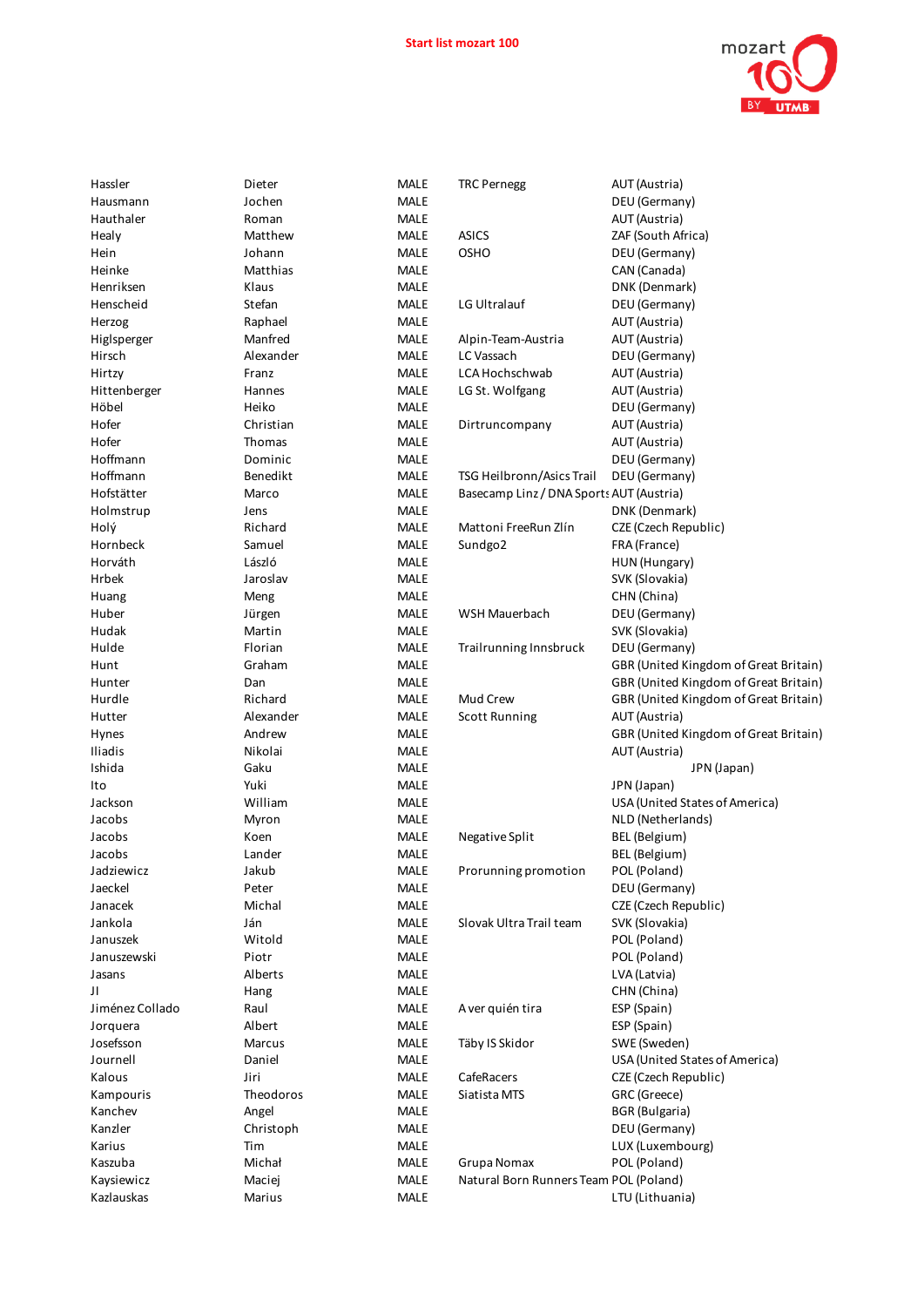

| Kellermann   | Manuel     | <b>MALE</b> |                                         | DEU (Germany)                         |
|--------------|------------|-------------|-----------------------------------------|---------------------------------------|
| Keppens      | Jurgen     | <b>MALE</b> | MMC                                     | BEL (Belgium)                         |
| Kermendi     | Andreas    | <b>MALE</b> |                                         | AUT (Austria)                         |
| Keszthelyi   | David      | MALE        |                                         | AUT (Austria)                         |
| Keustermans  | Johannes   | MALE        |                                         | BEL (Belgium)                         |
| Kilic        | Tamer      | <b>MALE</b> |                                         | TUR (Turkey)                          |
| Kinnin       | Paul       | <b>MALE</b> |                                         | IMN (Isle of Man)                     |
| Kirchmair    | Oliver     | <b>MALE</b> |                                         | AUT (Austria)                         |
| Kirschbaum   | Max        | MALE        | ASICSFrontrunner                        | DEU (Germany)                         |
| Kley         | Mathias    | <b>MALE</b> | Berglöwen                               | DEU (Germany)                         |
| Klinglhuber  | Edwin      | <b>MALE</b> | two peaks endurance Club                | AUT (Austria)                         |
|              | Jaroslav   | MALE        |                                         | SVK (Slovakia)                        |
| Klizan       | Dietmar    |             |                                         |                                       |
| Kluge        |            | <b>MALE</b> |                                         | DEU (Germany)                         |
| Kmet         | Michal     | <b>MALE</b> |                                         | SVK (Slovakia)                        |
| Knodel       | Ralf       | MALE        | DJK Schwäbisch Gmünd                    | DEU (Germany)                         |
| Knöpfle      | Wolfgang   | MALE        |                                         | DEU (Germany)                         |
| Koe          | Richard    | <b>MALE</b> |                                         | GBR (United Kingdom of Great Britain) |
| Kokotek      | Maciej     | <b>MALE</b> |                                         | POL (Poland)                          |
| Konings      | Christophe | MALE        |                                         | BEL (Belgium)                         |
| Konoshita    | Tatsuya    | <b>MALE</b> | Asukano/Luc+                            | JPN (Japan)                           |
| Konoshita    | Mitsuji    | <b>MALE</b> | APF                                     | CYP (Cyprus)                          |
| Koopman      | Michiel    | MALE        |                                         | NLD (Netherlands)                     |
| Kopf         | Maximilian | MALE        |                                         | AUT (Austria)                         |
| Korecki      | Andrzej    | <b>MALE</b> |                                         | POL (Poland)                          |
| Koren        | Drazen     | MALE        |                                         | HRV (Croatia)                         |
| Kowalczyk    | Janosch    | <b>MALE</b> | adidas TERREX                           | DEU (Germany)                         |
| Kowalkowski  | Krzysztof  | <b>MALE</b> | <b>Browery Team</b>                     | POL (Poland)                          |
| Kracke       | Christian  | MALE        | #teamraupe                              | DEU (Germany)                         |
| Krajewski    | Artur      | MALE        |                                         | POL (Poland)                          |
| Kramesberger | Rene       | <b>MALE</b> |                                         | AUT (Austria)                         |
| Kraml        | Stefan     | <b>MALE</b> |                                         | AUT (Austria)                         |
| Kramsl       | Jochen     | <b>MALE</b> |                                         | AUT (Austria)                         |
| Kravchenko   | Dmytro     | <b>MALE</b> |                                         | UKR (Ukraine)                         |
| Kriechmair   | Bernd      | <b>MALE</b> | FreeDyn.at Racing Team                  | AUT (Austria)                         |
|              |            | <b>MALE</b> | <b>Ultra Turtles</b>                    |                                       |
| Krieg        | Daniel     |             |                                         | AUT (Austria)                         |
| Krizsán      | Zsolt      | MALE        | MFSE/Dorogi Futókör                     | HUN (Hungary)                         |
| Krumfuss     | Jan        | <b>MALE</b> | two peaks endurance Club                | DEU (Germany)                         |
| Kucera       | Matej      | MALE        | Running Zone Brno                       | CZE (Czech Republic)                  |
| Kühberger    | Anton      | <b>MALE</b> |                                         | AUT (Austria)                         |
| Kuhlman      | Jonathan   | <b>MALE</b> |                                         | USA (United States of America)        |
| Kuin         | Sjaak      | <b>MALE</b> |                                         | NLD (Netherlands)                     |
| Kůs          | Marek      | MALE        |                                         | CZE (Czech Republic)                  |
| Kuschmierz   | Felix      | MALE        | TuS Lichterfelde                        | DEU (Germany)                         |
| Kuśmierski   | Michał     | MALE        |                                         | POL (Poland)                          |
| Kutaj        | Grzegorz   | MALE        |                                         | POL (Poland)                          |
| Kyosev       | Dimitar    | MALE        |                                         | <b>BGR</b> (Bulgaria)                 |
| Lam          | Ka Shing   | <b>MALE</b> |                                         | HKG (Hong Kong)                       |
| Lange        | Henrik     | MALE        | <b>RUNNING Company</b>                  | DEU (Germany)                         |
| Langer       | Stefan     | <b>MALE</b> |                                         | DEU (Germany)                         |
| Lanz         | Thomas     | MALE        | Freunde des Laufsports                  | AUT (Austria)                         |
| Laporte      | Vivien     | MALE        | Bruz Athlétisme Sobhi Spor FRA (France) |                                       |
| Laposa       | Mikael     | <b>MALE</b> |                                         | SWE (Sweden)                          |
| Larrotcha    | Juan Jose  | MALE        | La Sportiva Spain/Naturale> ESP (Spain) |                                       |
| Latak        | Michael    | MALE        |                                         | POL (Poland)                          |
| Laufer       | Mathias    | MALE        | TG Groß-Karben                          | DEU (Germany)                         |
| Lauritsen    | Martin     | MALE        |                                         | DNK (Denmark)                         |
|              |            |             |                                         |                                       |
| Law          | Graham     | MALE        | <b>Orion Harriers</b>                   | GBR (United Kingdom of Great Britain) |
| Leblanc      | Romain     | MALE        |                                         | FRA (France)                          |
| Lebrun       | Benoît     | <b>MALE</b> | Moi meme                                | BEL (Belgium)                         |
| Lechner      | Gerald     | MALE        |                                         | AUT (Austria)                         |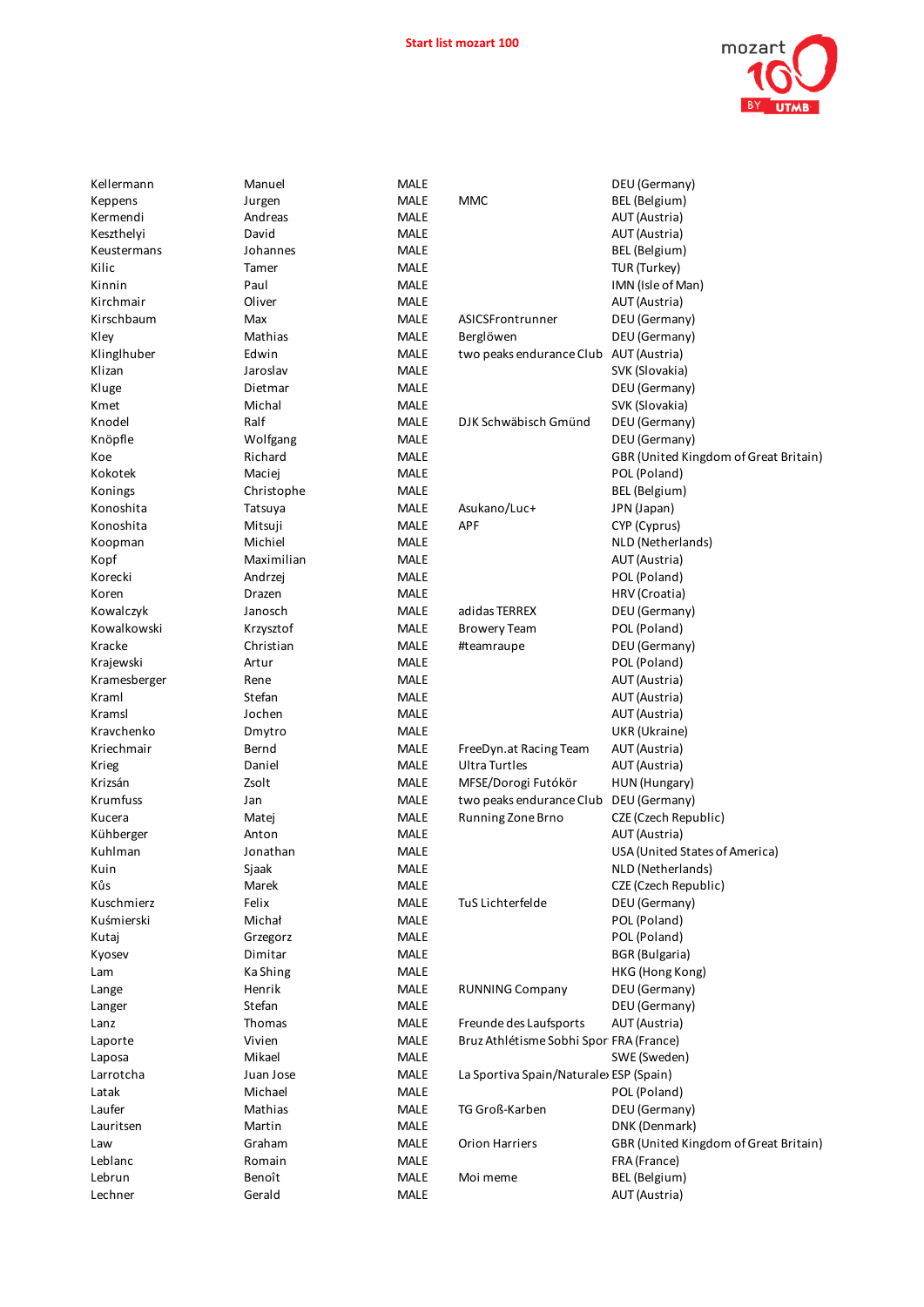

| Lecuyot            | Stephane     | MALE        |                                          | FRA (France)                          |
|--------------------|--------------|-------------|------------------------------------------|---------------------------------------|
| Leng               | Mathieu      | <b>MALE</b> |                                          | KHM (Cambodia)                        |
| Lenoir             | Thierry      | <b>MALE</b> |                                          | FRA (France)                          |
| Lenz               | David        | MALE        | dasReispapier                            | CZE (Czech Republic)                  |
| Lerch              | David        | <b>MALE</b> |                                          | DEU (Germany)                         |
| Leroy              | Luc          | <b>MALE</b> |                                          | FRA (France)                          |
| Leśniak            | Kamil        | <b>MALE</b> | Hoka Garmin Team                         | POL (Poland)                          |
| Leven              | Thomas       | <b>MALE</b> | Hügel-Helden                             | DEU (Germany)                         |
| Lherbier           | Gilles       | <b>MALE</b> | Courir à Courcelles-Chaussy FRA (France) |                                       |
| Lilja              | Kenneth      | <b>MALE</b> |                                          | SWE (Sweden)                          |
| Lilja              | Martin       | MALE        |                                          | SWE (Sweden)                          |
| Linhart            | Milan        | MALE        | KBA Grafitec Dobruska                    | CZE (Czech Republic)                  |
| Littringer         | Klaus        | <b>MALE</b> |                                          | AUT (Austria)                         |
| Locatelli          | Alessandro   | MALE        | DU Coaching                              | ITA (Italy)                           |
| Löffler            | Andres       | <b>MALE</b> | Perfect Day Training                     | DEU (Germany)                         |
| Lopes Ferreira     | Marcos Paulo | <b>MALE</b> | <b>UPFITRAIL</b>                         | BRA (Brazil)                          |
| Lopes Woodhouse    | Ryan         | MALE        |                                          | USA (United States of America)        |
| Lopuh              | Marko        | <b>MALE</b> |                                          | HRV (Croatia)                         |
| Lothode            | Theo         | <b>MALE</b> | On Athlete                               | FRA (France)                          |
| Louring            | Mads         | <b>MALE</b> |                                          | DNK (Denmark)                         |
| Lugari             | Ercole       | <b>MALE</b> | 100 Marathon Club                        | ITA (Italy)                           |
| Lütolf             | Patrick      | MALE        |                                          | CHE (Switzerland)                     |
| Madrid López       | Alfonso      | <b>MALE</b> | Kampamento base                          | ESP (Spain)                           |
| Maillard           | Robin        | <b>MALE</b> |                                          | FRA (France)                          |
| majocchi           | jacopo       | <b>MALE</b> |                                          | ITA (Italy)                           |
| Mann               | Daniel       | <b>MALE</b> |                                          | GBR (United Kingdom of Great Britain) |
| Manser             | Walter       | <b>MALE</b> | Salomon Swiss                            | CHE (Switzerland)                     |
| Marner             | Derek        | <b>MALE</b> |                                          | GBR (United Kingdom of Great Britain) |
| Martin             | Leonard      | <b>MALE</b> |                                          | GBR (United Kingdom of Great Britain) |
| Martin             | Remi         | MALE        | DSA trail Beesançon                      | FRA (France)                          |
| Martin             | Maximo       | <b>MALE</b> | None                                     | ESP (Spain)                           |
| Martinez           | Ron          | <b>MALE</b> |                                          | USA (United States of America)        |
| Martínez Pons      | Albert       | MALE        | <b>MENORCA TRAIL</b>                     | ESP (Spain)                           |
| Martinez Rosique   | Pablo        | <b>MALE</b> | A.C.R REPSOL                             | ESP (Spain)                           |
| Mascall            | Keith        | MALE        |                                          | GBR (United Kingdom of Great Britain) |
| Mate               | Robert Radu  | MALE        |                                          | ROU (Romania)                         |
| Mathieu            | Jean Claude  | <b>MALE</b> | Outdoor and news                         | FRA (France)                          |
| Mayr               | Manuel       | <b>MALE</b> |                                          | AUT (Austria)                         |
| Mazzarini          | Ivan         | <b>MALE</b> | Destination Unknown Coac ITA (Italy)     |                                       |
| McBurnie           | Christopher  | <b>MALE</b> |                                          | AUS (Australia)                       |
| McDermott          | David        | MALE        |                                          | GBR (United Kingdom of Great Britain) |
| McKeogh            | John         | MALE        |                                          | IRL (Ireland)                         |
| McMillan           | William      | MALE        | Team Reo Pup                             | GBR (United Kingdom of Great Britain) |
| Meek               | Jon          | MALE        |                                          | GBR (United Kingdom of Great Britain) |
| Meershoek          | Wilhelmus    | MALE        |                                          | NLD (Netherlands)                     |
| Meinke             | Markus       | MALE        | Dynafit / Milers Colonia                 | DEU (Germany)                         |
| Meiresonne         | Tim          | MALE        |                                          | BEL (Belgium)                         |
| Meßner             | Thomas       | MALE        |                                          | AUT (Austria)                         |
| Meštrić            | Matija       | MALE        | <b>BK Maraton Beciklin</b>               | HRV (Croatia)                         |
| Meštrić            | Josip        | MALE        | <b>BK Maraton Beciklin</b>               | HRV (Croatia)                         |
| Meurers            | Hugo         | MALE        |                                          | NLD (Netherlands)                     |
| Micallef           | Niki         | MALE        |                                          | MLT (Malta)                           |
| Michalitz          | Andreas      | MALE        | ULT Heustadlwasser                       | AUT (Austria)                         |
| Mikulskis          | Aidas        | MALE        | Wild Souls                               | LTU (Lithuania)                       |
| Millar             | Jonathan     | MALE        |                                          | GBR (United Kingdom of Great Britain) |
| Millfahrt          | Markus       | MALE        | SC Wessling                              | DEU (Germany)                         |
| Mišurec            | David        | MALE        |                                          | CZE (Czech Republic)                  |
| Mittermayr         | Norbert      | MALE        | <b>LAC Steyr</b>                         | AUT (Austria)                         |
| Molleda Santamarta | Luis Javier  | MALE        |                                          | ESP (Spain)                           |
| Monsieurs          | Janik        | MALE        |                                          | BEL (Belgium)                         |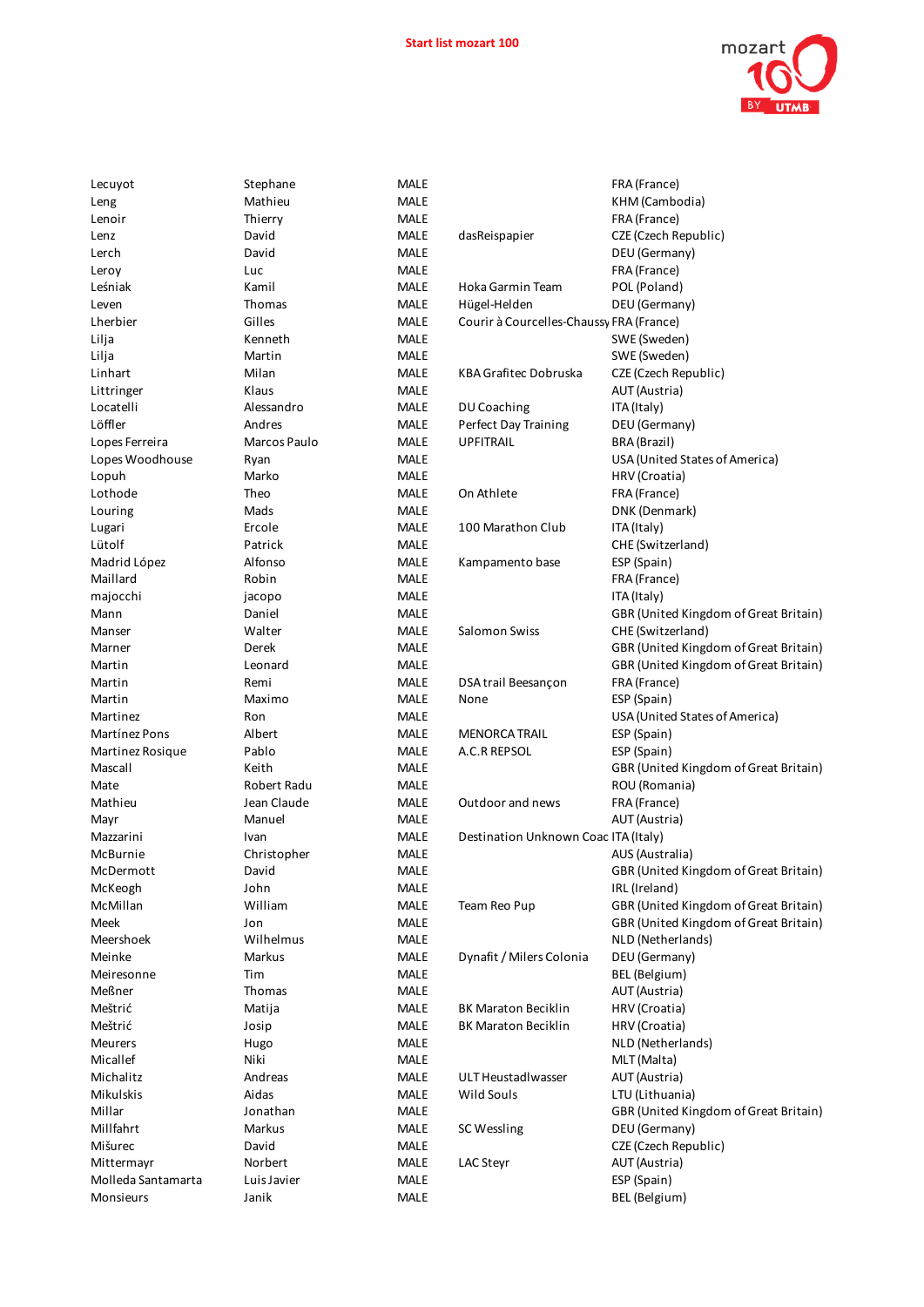

| Montano Duran     | Javier Marcelo     | <b>MALE</b>  |                           | CAN (Canada)                          |
|-------------------|--------------------|--------------|---------------------------|---------------------------------------|
| Montaruli         | Marcello           | <b>MALE</b>  | Trailer de l'Ardève       | CHE (Switzerland)                     |
| Montminy          | Rene               | <b>MALE</b>  |                           | CAN (Canada)                          |
| Moretto           | Davide             | MALE         | <b>MIDLAB</b>             | ITA (Italy)                           |
| Moro              | Luca               | MALE         | emme running team         | ITA (Italy)                           |
| Morosini          | Michele            | <b>MALE</b>  | CAI Melegnano             | ITA (Italy)                           |
| Morris            | Benjamin           | <b>MALE</b>  |                           | GBR (United Kingdom of Great Britain) |
| Mortaro           | Lorenzo            | MALE         |                           | ITA (Italy)                           |
| Moyer             | Charles            | MALE         |                           | USA (United States of America)        |
| Müller            | Michael            | <b>MALE</b>  |                           | DEU (Germany)                         |
| Müller            | Matthias           | MALE         |                           | CHE (Switzerland)                     |
| Müller            | Marcus             | MALE         | Weltraumjogger Berlin     | DEU (Germany)                         |
| Müller            | Roland             | MALE         | <b>Breetlook Runners</b>  | DEU (Germany)                         |
| Murdoch           | Graeme             | MALE         |                           | GBR (United Kingdom of Great Britain) |
| Nagy              | Bence              | MALE         |                           | HUN (Hungary)                         |
| Namberger         | Hannes             | MALE         | <b>DYNAFIT</b>            | DEU (Germany)                         |
| Neudorfer         | Andreas            | MALE         |                           | AUT (Austria)                         |
| Neuhold           | Gerald             | MALE         | Sinabelkirchen            | AUT (Austria)                         |
| Neuschwander      | Florian            | <b>MALE</b>  | Run with the Flow         | DEU (Germany)                         |
| Nicolaus          | Adrian             | MALE         |                           | DEU (Germany)                         |
| Nielsen           | Torben Kjaer       | MALE         |                           | DNK (Denmark)                         |
| Nielsen           | Daniel             | <b>MALE</b>  |                           | DEU (Germany)                         |
| Niezgódka         | Tomasz             | MALE         | Załoga Górska             | POL (Poland)                          |
| Nila              | Silviu             | MALE         |                           | ROU (Romania)                         |
| Nilsson           | Jan                | <b>MALE</b>  | Lödde tri                 | SWE (Sweden)                          |
| Nitzky            | Manuel             | <b>MALE</b>  |                           | AUT (Austria)                         |
| Nitzsche          | Michael            | MALE         | SV Schwindegg             | DEU (Germany)                         |
| Noel              | Yannick            | MALE         | Inov-8                    | FRA (France)                          |
| Norrgard          | Andreas            | MALE         |                           | FIN (Finland)                         |
| Oberascher        | Hannes             | MALE         | LT USK Hof                | AUT (Austria)                         |
| Obert             | Patrick            | <b>MALE</b>  | LG Geroldseck Lahr        | DEU (Germany)                         |
| Osada             | Goshi              | MALE         | PowerBar/mont-bell        | JPN (Japan)                           |
| Oszaczki          | Géza               | <b>MALE</b>  |                           | HUN (Hungary)                         |
| Pantovic          | Nikola             | MALE         |                           | CZE (Czech Republic)                  |
| Papp              | Michael            | <b>MALE</b>  |                           | USA (United States of America)        |
| PARIS             | THIERRY            | MALE         |                           | FRA (France)                          |
| Parry             | Mark               | <b>MALE</b>  |                           | GBR (United Kingdom of Great Britain) |
| Parth             | Benjamin           | <b>MALE</b>  |                           | AUT (Austria)                         |
| Pascoe            | Dominic            | <b>MALE</b>  |                           | GBR (United Kingdom of Great Britain) |
| Pediac            | Jakub              | <b>MALE</b>  |                           | SVK (Slovakia)                        |
| PELAYO            | Jean-Charles       | MALE         | Racing Club Bruxelles     | FRA (France)                          |
| Pemsel            | Dennis             | MALE         |                           | DEU (Germany)                         |
| Perdon            | Raymond            | <b>MALE</b>  |                           | NLD (Netherlands)                     |
| Perrotin          | Romain             | MALE         |                           | AUT (Austria)                         |
| Persson           | Rasmus             | <b>MALE</b>  |                           | SWE (Sweden)                          |
| Pesonen           | Mikko              | MALE         | Yle Run                   | FIN (Finland)                         |
| Petkov            | Petko              | <b>MALE</b>  |                           | <b>BGR</b> (Bulgaria)                 |
| Petrikovic        | Roman              | MALE         | MK Tvrdosin               | SVK (Slovakia)                        |
| Petry             | Daniel             | <b>MALE</b>  |                           | NZL (New Zealand)                     |
| Pfandl            | Max                | MALE         |                           | AUT (Austria)                         |
| Pfeifer           | Emanuel            | MALE         | Sinabelkirchen            | AUT (Austria)                         |
| Pintrava          | Miloš              | <b>MALE</b>  |                           | SVK (Slovakia)                        |
| Pollard           | Michael            | <b>MALE</b>  |                           | GBR (United Kingdom of Great Britain) |
| Popescu           | Dan-Radu           | <b>MALE</b>  | none                      | GBR (United Kingdom of Great Britain) |
| Porstner          | Thomas             | MALE         |                           | DEU (Germany)                         |
| Portmann          | Marco              | MALE         |                           | CHE (Switzerland)                     |
| Porubčan<br>Poxon | Pavol              | MALE         | Slovak Ultra Trail team   | SVK (Slovakia)<br>AUS (Australia)     |
| Prášek            | Benjamin<br>Ondřej | MALE<br>MALE |                           |                                       |
| Pratscher         | Johann             | MALE         | Garrett<br>Sinabelkirchen | CZE (Czech Republic)<br>AUT (Austria) |
|                   |                    |              |                           |                                       |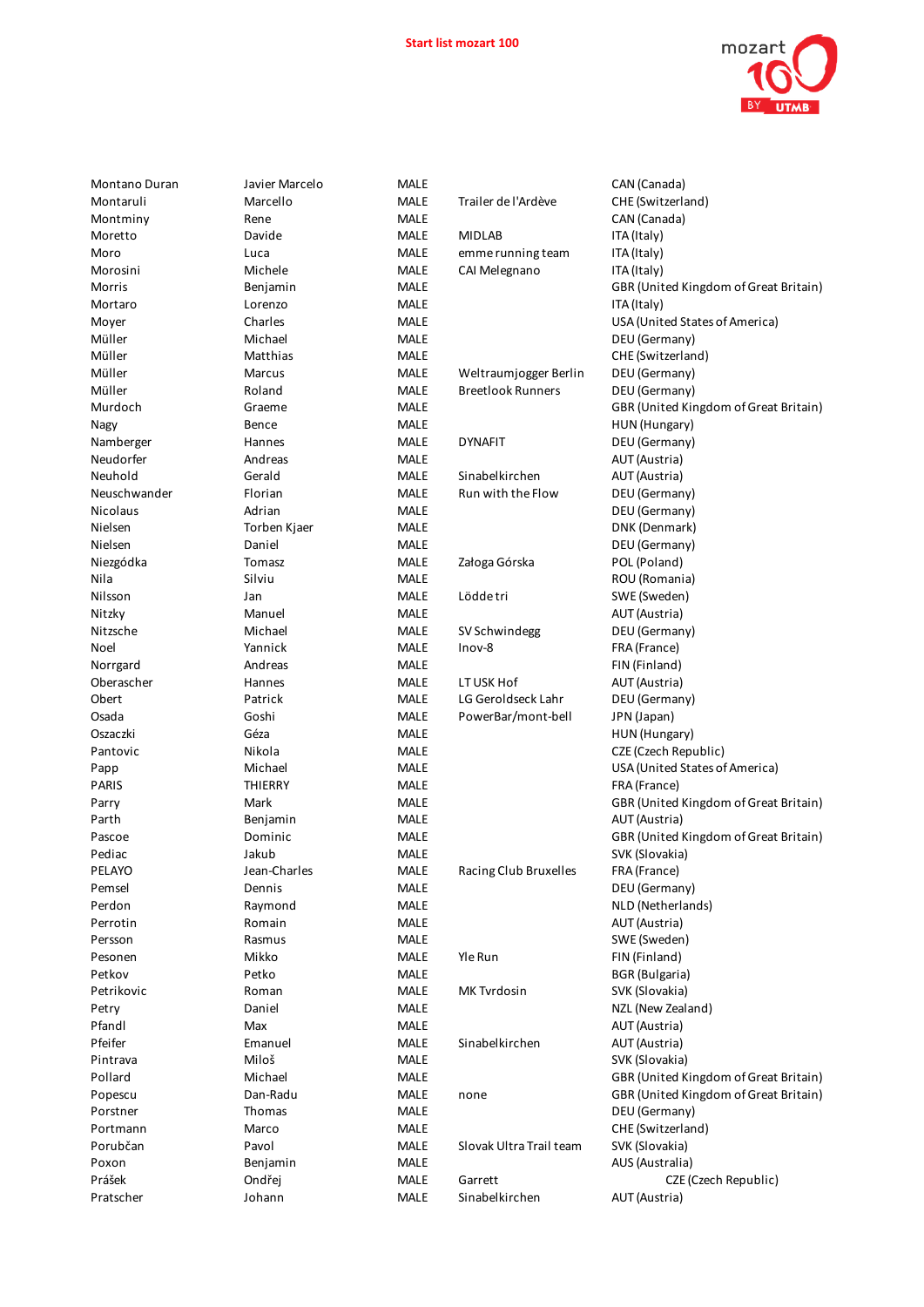

|                     | <b>IALI</b> | $\overline{\phantom{a}}$ |
|---------------------|-------------|--------------------------|
| <b>MALE</b>         |             |                          |
| <b>MALE</b>         |             |                          |
| <b>MALE</b>         |             |                          |
| <b>MALE</b>         |             |                          |
| <b>MALE</b>         |             |                          |
| <b>MALE</b>         |             |                          |
| <b>MALE</b>         |             |                          |
| <b>MALE</b>         |             |                          |
|                     |             |                          |
| MALE<br><b>MALE</b> |             |                          |
|                     |             |                          |
| <b>MALE</b>         |             |                          |
| <b>MALE</b>         |             |                          |
| <b>MALE</b>         |             |                          |
| <b>MALE</b>         |             |                          |
| <b>MALE</b>         |             |                          |
| <b>MALE</b>         |             |                          |
| <b>MALE</b>         |             |                          |
| <b>MALE</b>         |             |                          |
| <b>MALE</b>         |             |                          |
| <b>MALE</b>         |             |                          |
| MALE                |             |                          |
| <b>MALE</b>         |             |                          |
| <b>MALE</b>         |             |                          |
| <b>MALE</b>         |             |                          |
| <b>MALE</b>         |             |                          |
| <b>MALE</b>         |             |                          |
| <b>MALE</b>         |             |                          |
| <b>MALE</b>         |             |                          |
| <b>MALE</b>         |             |                          |
| <b>MALE</b>         |             |                          |
|                     |             |                          |
| <b>MALE</b>         |             |                          |
| <b>MALE</b>         |             |                          |
| MALE                |             |                          |
| <b>MALE</b>         |             |                          |
| <b>MALE</b>         |             |                          |
| <b>MALE</b>         |             |                          |
| <b>MALE</b>         |             |                          |
| <b>MALE</b>         |             |                          |
| <b>MALE</b>         |             |                          |
| MALE                |             |                          |
| MALE                |             |                          |
| <b>MALE</b>         |             |                          |
| <b>MALE</b>         |             |                          |
| <b>MALE</b>         |             |                          |
| <b>MALE</b>         |             |                          |
| <b>MALE</b>         |             |                          |
| MALE                |             |                          |
| <b>MALE</b>         |             |                          |
| <b>MALE</b>         |             |                          |
| <b>MALE</b>         |             |                          |
| <b>MALE</b>         |             |                          |
| <b>MALE</b>         |             |                          |
| MALE                |             |                          |
| <b>MALE</b>         |             |                          |
|                     |             |                          |
| <b>MALE</b>         |             |                          |
| <b>MALE</b>         |             |                          |
| <b>MALE</b>         |             |                          |
| <b>MALE</b>         |             |                          |
| MALE                |             |                          |

| Pratscher        | Heribert             | <b>MALE</b> | Sinabelkirchen                             | AUT (Austria)                         |
|------------------|----------------------|-------------|--------------------------------------------|---------------------------------------|
| Priadka          | Marián               | <b>MALE</b> | Salomon/Suunto/Slovak Ul SVK (Slovakia)    |                                       |
| Priehoda         | Robert               | <b>MALE</b> |                                            | SVK (Slovakia)                        |
| Prieto Saiz      | Lorenzo              | <b>MALE</b> |                                            | ESP (Spain)                           |
| Prokop           | Jaro                 | <b>MALE</b> | TJ Sokol Mrakotin                          | CZE (Czech Republic)                  |
| Pröll            | Jürgen               | <b>MALE</b> | Mühl4tler Bike Team                        | AUT (Austria)                         |
| Prost            | Olivier              | <b>MALE</b> |                                            | FRA (France)                          |
| Przystaw         | Maxim                | <b>MALE</b> |                                            | DEU (Germany)                         |
| Puggl            | Thomas               | <b>MALE</b> | Puggl brothers                             | AUT (Austria)                         |
| Puggl            | Lukas                | <b>MALE</b> | Puggl Brothers                             | AUT (Austria)                         |
| Pumphrey         | Andrew               | <b>MALE</b> |                                            | GBR (United Kingdom of Great Britain) |
| Pust             | Manuel               | <b>MALE</b> | Domicio Abby                               | AUT (Austria)                         |
| Pytlík           | Marek                | <b>MALE</b> | AC GoMango Högner                          | CZE (Czech Republic)                  |
| Quardt           | Oliver               | <b>MALE</b> |                                            | DEU (Germany)                         |
| Rabl             | Fabian               | <b>MALE</b> | Ultra Team Rabl                            | AUT (Austria)                         |
| Rahn             |                      | <b>MALE</b> | Laufladen Bonn                             |                                       |
|                  | Fabian               |             |                                            | DEU (Germany)                         |
| Ramm             | Jürgen               | <b>MALE</b> |                                            | DEU (Germany)                         |
| Ramos Arconada   | Isaac                | <b>MALE</b> | Puentecillas Palencia Trail                | ESP (Spain)                           |
| Rasmussen        | Per Egon             | <b>MALE</b> | Sparta / Trail & Pandelygtes DNK (Denmark) |                                       |
| Ratelade         | Thierry              | <b>MALE</b> |                                            | FRA (France)                          |
| Rattier          | Jeremy               | <b>MALE</b> | Strasbourg Asl Robertsau                   | FRA (France)                          |
| Regnault         | Alain                | MALE        |                                            | FRA (France)                          |
| Reiter           | Lorenz               | <b>MALE</b> | SC Hof bei Salzburg                        | AUT (Austria)                         |
| Reiter           | Andreas              | <b>MALE</b> |                                            | DEU (Germany)                         |
| Reuter           | Steffen              | MALE        |                                            | DEU (Germany)                         |
| Rezac            | Martin               | <b>MALE</b> |                                            | CZE (Czech Republic)                  |
| Rezmerita        | Marian Gabriel       | <b>MALE</b> |                                            | ROU (Romania)                         |
| Riedl            | Hermann              | <b>MALE</b> |                                            | AUT (Austria)                         |
| Riha             | Martin               | <b>MALE</b> |                                            | AUT (Austria)                         |
| Rink             | <b>Tobias Philip</b> | <b>MALE</b> | team-naunheim.de                           | DEU (Germany)                         |
| Rios             | Jorge Eduardo        | MALE        |                                            | AUT (Austria)                         |
| Rochow           | Alexander            | <b>MALE</b> | ErdnussbutterRacingTeam                    | DEU (Germany)                         |
| Rodriguez        | Javi                 | MALE        |                                            | ESP (Spain)                           |
| Rodríguez Vega   | Raúl                 | <b>MALE</b> | Agoteam                                    | ESP (Spain)                           |
| Rogocz           | Maciej               | <b>MALE</b> | Rogasie z Doliny Roztoki                   | POL (Poland)                          |
| Roivainen        | Juha                 | <b>MALE</b> |                                            | FIN (Finland)                         |
| Rörig            | Hans-Martin          | <b>MALE</b> |                                            | DEU (Germany)                         |
| Roth             | Jean-Baptiste        | <b>MALE</b> |                                            | FRA (France)                          |
| Roux             | Kevin                | <b>MALE</b> |                                            | FRA (France)                          |
| Rucker           | Stefan               | <b>MALE</b> | a fairy trail                              | AUT (Austria)                         |
| Rührnessel       | Manfred              | <b>MALE</b> | Naturfreunde Kronstorf                     | AUT (Austria)                         |
| Rusinko          | Adam                 | MALE        | Kamzík 1000+                               | SVK (Slovakia)                        |
| Rydzik           | Jacek                | MALE        |                                            | POL (Poland)                          |
| Saether          | Runar                | MALE        | <b>East Hull Harriers</b>                  | NOR (Norway)                          |
| Säger            | Anselm               | <b>MALE</b> | Schwarzwälder Läuferherze DEU (Germany)    |                                       |
| Šagi             | Goran                | <b>MALE</b> |                                            | HRV (Croatia)                         |
| Sakaguchi        | Masaomi              | MALE        | Team Yukizaru                              | JPN (Japan)                           |
| Sakamoto         | Yoji                 | <b>MALE</b> |                                            | JPN (Japan)                           |
| Salvador Fuentes | Tomás                | <b>MALE</b> | <b>DLC Trail Team</b>                      | ESP (Spain)                           |
| Salvat           | Isaac                | <b>MALE</b> | Trail.cat - SportHg                        | ESP (Spain)                           |
| Salvetti         | Carlo                | <b>MALE</b> | ELLEERRE - SCARPA                          | ITA (Italy)                           |
| Santner          | Bernhard             | MALE        | Anton Paar in Motion                       | AUT (Austria)                         |
| Sarzi Sartori    |                      | <b>MALE</b> |                                            |                                       |
|                  | Igor                 |             |                                            | AUT (Austria)                         |
| Sawyer           | Thomas               | MALE        |                                            | GBR (United Kingdom of Great Britain) |
| Schager          | Reinhold             | MALE        | G.A.S. Und Auto Frey                       | AUT (Austria)                         |
| Schallar         | Georg                | <b>MALE</b> |                                            | AUT (Austria)                         |
| Schaludek        | Heinrich             | MALE        | ULT Heustadlwasser                         | AUT (Austria)                         |
| Schedelberger    | Lukas                | <b>MALE</b> |                                            | AUT (Austria)                         |
| Schiemer         | Gerhard              | MALE        | Naturfreunde Bad Vöslau                    | AUT (Austria)                         |
| Schindler        | Louis                | MALE        |                                            | NZL (New Zealand)                     |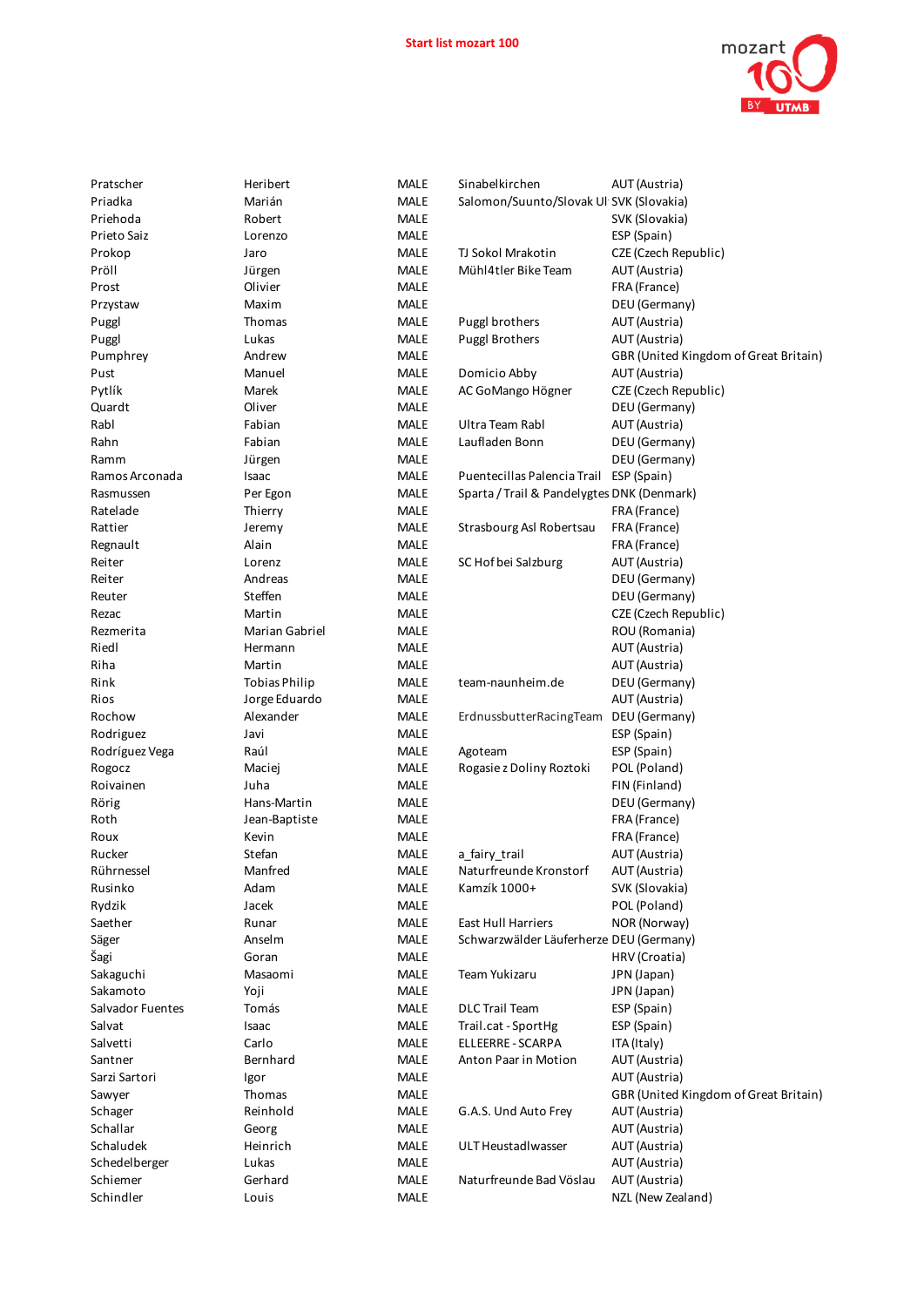

| L<br>í      |  |
|-------------|--|
| MALE        |  |
| MALE        |  |
|             |  |
| MALE        |  |
| MALE        |  |
| MALE        |  |
| MALE        |  |
| MALE        |  |
| MALE        |  |
|             |  |
| MALE        |  |
| MALE        |  |
| MALE        |  |
| MALE        |  |
| MALE        |  |
| MALE        |  |
| MALE        |  |
|             |  |
| MALE        |  |
| MALE        |  |
| MALE        |  |
| MALE        |  |
| MALE        |  |
| MALE        |  |
| MALE        |  |
|             |  |
| MALE        |  |
| MALE        |  |
| <b>MALE</b> |  |
| MALE        |  |
| MALE        |  |
| MALE        |  |
| MALE        |  |
|             |  |
| MALE        |  |
| MALE        |  |
| MALE        |  |
| MALE        |  |
| MALE        |  |
| MALE        |  |
| MALE        |  |
| MALE        |  |
| MALE        |  |
| MALE        |  |
| MALE        |  |
|             |  |
| MALE        |  |
| <b>MALE</b> |  |
| MALE        |  |
| MALE        |  |
| MALE        |  |
| MALE        |  |
| MALE        |  |
| MALE        |  |
| MALE        |  |
|             |  |
| MALE        |  |
| MALE        |  |
| MALE        |  |
| MALE        |  |
| MALE        |  |
| MALE        |  |
| MALE        |  |
| MALE        |  |
| MALE        |  |
|             |  |
| MALE        |  |
|             |  |

| Schlemmer     | Christoph  | MALE        |                                          | AUT (Austria)                         |
|---------------|------------|-------------|------------------------------------------|---------------------------------------|
| Schlömer      | Karl-Heinz | <b>MALE</b> |                                          | DEU (Germany)                         |
| Schlömer      | Robert     | <b>MALE</b> |                                          | DEU (Germany)                         |
| Schmacke      | Dennis     | <b>MALE</b> |                                          | DEU (Germany)                         |
| Schmieder     | Stefan     | <b>MALE</b> |                                          | DEU (Germany)                         |
| Schönhut      | Steffen    | <b>MALE</b> | <b>OmniBiotic Powerteam</b>              | DEU (Germany)                         |
| Schuster      | Martin     | <b>MALE</b> |                                          | DEU (Germany)                         |
| Schütz        | Thomas     | <b>MALE</b> |                                          | AUT (Austria)                         |
| Sciranko      | Jozef      | <b>MALE</b> |                                          | SVK (Slovakia)                        |
| Scott         | Paul       | <b>MALE</b> |                                          | GBR (United Kingdom of Great Britain) |
|               | Nicola     | <b>MALE</b> |                                          |                                       |
| Scotton       |            | <b>MALE</b> | <b>KM</b> Sport                          | ITA (Italy)                           |
| Sedar         | Patrick    |             |                                          | AUT (Austria)                         |
| Segers        | Nick       | <b>MALE</b> |                                          | BEL (Belgium)                         |
| Seiberth      | Gabriel    | <b>MALE</b> |                                          | DEU (Germany)                         |
| Seiwald       | Matthias   | <b>MALE</b> | SKINFIT CREW, Polizeisport AUT (Austria) |                                       |
| Seman         | Milan      | <b>MALE</b> |                                          | CZE (Czech Republic)                  |
| Semenov       | Aleksandr  | <b>MALE</b> |                                          | AUT (Austria)                         |
| Sheridan      | Michael    | <b>MALE</b> |                                          | GBR (United Kingdom of Great Britain) |
| Sieger        | Philipp    | <b>MALE</b> |                                          | DEU (Germany)                         |
| Siegmann      | Timo       | <b>MALE</b> |                                          | DEU (Germany)                         |
| Sienkiewicz   | Wojtek     | <b>MALE</b> |                                          | POL (Poland)                          |
| Simhi         | Yaniv      | <b>MALE</b> |                                          | ISR (Israel)                          |
| Simkhada      | Sagar      | <b>MALE</b> |                                          | GBR (United Kingdom of Great Britain) |
| Sistermanns   | Elmar      | <b>MALE</b> | LG Mörfelden-Walldorf                    | DEU (Germany)                         |
| Skinner       | Sean       | <b>MALE</b> |                                          | AUS (Australia)                       |
| Skomski       | Jörg       | <b>MALE</b> | Bergwacht Pirna                          | DEU (Germany)                         |
| Skorovs       | Peteris    | <b>MALE</b> |                                          | LVA (Latvia)                          |
| Slomka        | Volker     | <b>MALE</b> | KLC - Kaufbeuren                         | DEU (Germany)                         |
| Smet          | Ben        | <b>MALE</b> |                                          | BEL (Belgium)                         |
| Smith         | Robert     | <b>MALE</b> |                                          | GBR (United Kingdom of Great Britain) |
| Smith         | Robbie     | <b>MALE</b> |                                          | CAN (Canada)                          |
| Sousa         | Rui        | <b>MALE</b> |                                          | PRT (Portugal)                        |
| Sowa          | Pawel      | <b>MALE</b> |                                          | POL (Poland)                          |
| Sowa          | Łukasz     | <b>MALE</b> |                                          | POL (Poland)                          |
| Spannaus      | Thomas     | <b>MALE</b> | Team-Erdinger-Alkoholfrei DEU (Germany)  |                                       |
| Spieker       | Fabrice    | <b>MALE</b> | ASICS FRONTRUNNER GERN DEU (Germany)     |                                       |
| Spilker       | Benno      | <b>MALE</b> |                                          | DEU (Germany)                         |
| Spoering      | Hendrik    | <b>MALE</b> |                                          | DEU (Germany)                         |
|               |            |             |                                          |                                       |
| Sriskaran     | Viros      | <b>MALE</b> | Lazyboys track Club                      | FRA (France)                          |
| Stachelberger | Gerd       | <b>MALE</b> | LC Kapelln                               | AUT (Austria)                         |
| Stahl         | Rüdiger    | <b>MALE</b> | ASC Weißbachtal e.V.                     | DEU (Germany)                         |
| Stankowski    | Przemysław | <b>MALE</b> |                                          | POL (Poland)                          |
| Stantiall     | Neil       | <b>MALE</b> |                                          | GBR (United Kingdom of Great Britain) |
| Starlinger    | Josef      | MALE        | RC ARBÖ SK VOEST                         | AUT (Austria)                         |
| Staudach      | Ralph      | <b>MALE</b> | Skinfit                                  | AUT (Austria)                         |
| Stavik        | Jaroslav   | MALE        |                                          | CZE (Czech Republic)                  |
| Steblin       | Alexej     | MALE        |                                          | DEU (Germany)                         |
| Stefánsson    | Tryggvi    | MALE        |                                          | ISL (Iceland)                         |
| Steidl        | Alexander  | MALE        |                                          | AUT (Austria)                         |
| Stein         | Martin     | MALE        | two peaks endurance Club DEU (Germany)   |                                       |
| Steiner       | Patrick    | MALE        |                                          | AUT (Austria)                         |
| Steinke       | Robert     | MALE        |                                          | USA (United States of America)        |
| Steinle       | Stefan     | MALE        |                                          | AUT (Austria)                         |
| Stenqvist     | Viktor     | MALE        | Team Billingen X-trail                   | SWE (Sweden)                          |
| Steurer       | Steffen    | MALE        |                                          | DEU (Germany)                         |
| Stojanovic    | Sasa       | MALE        | LC Kapelln                               | AUT (Austria)                         |
| Strasser      | Vadym      | MALE        |                                          | AUT (Austria)                         |
| Strasser      | Herbert    | <b>MALE</b> | Lauftreff Nussdorf                       | AUT (Austria)                         |
| Strnad        | Václav     | <b>MALE</b> |                                          | CZE (Czech Republic)                  |
| Suntinger     | Hannes     | <b>MALE</b> |                                          | AUT (Austria)                         |
|               |            |             |                                          |                                       |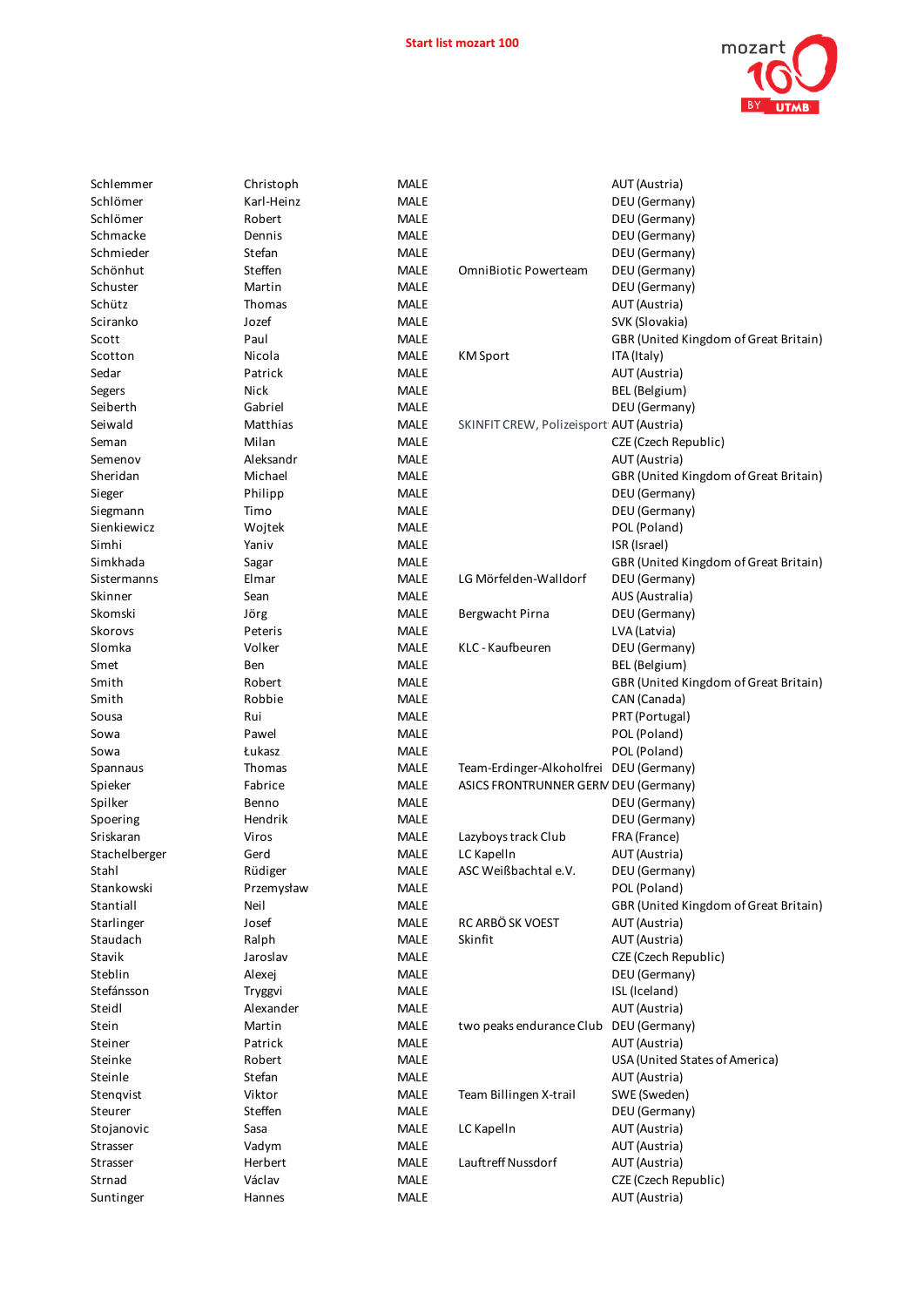

| <b>MALL</b> |                 |
|-------------|-----------------|
| MALE        |                 |
| MALE        | WKB ME          |
| <b>MALE</b> |                 |
| MALE        | Army Tri        |
| MALE        | Varf            |
| MALE        |                 |
| MALE        | Team BU         |
| MALE        |                 |
| MALE        |                 |
| MALE        | Trailman        |
| <b>MALE</b> |                 |
| MALE        |                 |
|             |                 |
| MALE        | Koralm T        |
| MALE        |                 |
| MALE        |                 |
| <b>MALE</b> |                 |
| MALE        | Club Mal        |
| <b>MALE</b> | Team Rai        |
| <b>MALE</b> |                 |
| MALE        |                 |
| MALE        |                 |
| <b>MALE</b> |                 |
| MALE        | НОКА            |
| MALE        |                 |
| <b>MALE</b> |                 |
| MALE        |                 |
| <b>MALE</b> | Run Dem         |
|             |                 |
| <b>MALE</b> |                 |
| <b>MALE</b> |                 |
| MALE        | Team Ru         |
| <b>MALE</b> |                 |
| MALE        |                 |
| MALE        |                 |
| MALE        |                 |
| <b>MALE</b> |                 |
| MALE        | CSM Cluj        |
| MALE        |                 |
| <b>MALE</b> |                 |
| MALE        |                 |
| MALE        |                 |
| MALE        |                 |
| MALE        | X-TRAIL (       |
| MALE        | Příbram!        |
|             |                 |
| MALE        |                 |
| MALE        | Trailrunr       |
| MALE        |                 |
| MALE        | Lauftreff       |
| MALE        |                 |
| MALE        | Trailway        |
| MALE        |                 |
| MALE        | <b>TSV Lind</b> |
| <b>MALE</b> |                 |
| MALE        |                 |
| <b>MALE</b> |                 |
| MALE        | <b>DOA</b>      |
| MALE        |                 |
| MALE        |                 |
|             |                 |
| MALE        |                 |
| MALE        | wolfepad        |

| Süß                | Alexander         | <b>MALE</b> |                                          | DEU (Germany)                                                    |
|--------------------|-------------------|-------------|------------------------------------------|------------------------------------------------------------------|
| Szabelak           | Witold            | <b>MALE</b> |                                          | POL (Poland)                                                     |
| Szablicki          | Aleksy            | <b>MALE</b> | WKB METALubliniec                        | POL (Poland)                                                     |
| Tauber             | Egon              | <b>MALE</b> |                                          | ITA (Italy)                                                      |
| Taylor             | Ross              | <b>MALE</b> |                                          | Army Triathlon Association GBR (United Kingdom of Great Britain) |
| Terhesiu           | Dan               | <b>MALE</b> | Varf                                     | ROU (Romania)                                                    |
| Thalmann           | Mikula            | <b>MALE</b> |                                          | CHE (Switzerland)                                                |
| Thiemer            | Thomas            | <b>MALE</b> | Team BUFO                                | DEU (Germany)                                                    |
| Thornberry         | Christopher       | MALE        |                                          | USA (United States of America)                                   |
| Timmins            | Joe               | <b>MALE</b> |                                          | GBR (United Kingdom of Great Britain)                            |
| Tonolla            | Adrian            | <b>MALE</b> | Trailmaniacs                             | CHE (Switzerland)                                                |
| Trimbur            | Quentin           | <b>MALE</b> |                                          | FRA (France)                                                     |
| Troensegaard       | Nicolai Alexander | <b>MALE</b> |                                          | DNK (Denmark)                                                    |
| Tschiltsch         | Franz             | <b>MALE</b> | Koralm Trailrunning Club K AUT (Austria) |                                                                  |
| <b>Turek</b>       | Michal            | <b>MALE</b> |                                          | CZE (Czech Republic)                                             |
| Ucelli             | Robin             | <b>MALE</b> |                                          | FRA (France)                                                     |
| Unterlercher       | Klaus             | <b>MALE</b> |                                          | AUT (Austria)                                                    |
| Urbina             | Alexandre         | <b>MALE</b> | Club Mallorca Trail                      | ESP (Spain)                                                      |
| Vainio             | Mikko             | <b>MALE</b> | Team Rautakanki                          | FIN (Finland)                                                    |
| Valente            | Emanuele Paolo    | MALE        |                                          | ITA (Italy)                                                      |
|                    |                   |             |                                          |                                                                  |
| Van Acker          | Emmanuel          | <b>MALE</b> |                                          | BEL (Belgium)                                                    |
| Van den Putte      | Domien            | <b>MALE</b> |                                          | BEL (Belgium)                                                    |
| Van den Wijngaerde | Davy              | <b>MALE</b> |                                          | BEL (Belgium)                                                    |
| Van Der Zon        | Peter             | <b>MALE</b> | <b>HOKA</b>                              | NLD (Netherlands)                                                |
| Van Dyck           | Wim               | <b>MALE</b> |                                          | <b>BEL</b> (Belgium)                                             |
| Van Ekris          | John              | <b>MALE</b> |                                          | CAN (Canada)                                                     |
| van Haasteren      | Stephan           | <b>MALE</b> |                                          | NLD (Netherlands)                                                |
| van Oostrum        | Christian         | <b>MALE</b> | <b>Run Dem Crew</b>                      | GBR (United Kingdom of Great Britain)                            |
| Van Seghbroeck     | Tim               | <b>MALE</b> |                                          | BEL (Belgium)                                                    |
| van Veen           | Abram             | <b>MALE</b> |                                          | NLD (Netherlands)                                                |
| Vasile             | Marian            | <b>MALE</b> | Team Run                                 | ROU (Romania)                                                    |
| Vergés Roura       | Marc              | <b>MALE</b> |                                          | ESP (Spain)                                                      |
| Vermoesen          | Philippe          | <b>MALE</b> |                                          | BEL (Belgium)                                                    |
| Verster            | Rigardt           | <b>MALE</b> |                                          | ZAF (South Africa)                                               |
| Verstocken         | Tom               | <b>MALE</b> |                                          | BEL (Belgium)                                                    |
| Vihocencu          | Gabriel           | MALE        |                                          | ROU (Romania)                                                    |
| Vinasi             | Stefan            | <b>MALE</b> | CSM Cluj                                 | ROU (Romania)                                                    |
| Viskari            | Jouni             | <b>MALE</b> |                                          | FIN (Finland)                                                    |
| Vítek              | Miroslav          | <b>MALE</b> |                                          | CZE (Czech Republic)                                             |
| Vlaander           | Ruben             | <b>MALE</b> |                                          | NLD (Netherlands)                                                |
| Vogeleit           | Tobias            | <b>MALE</b> |                                          | DEU (Germany)                                                    |
| von Hofer          | Moritz            | <b>MALE</b> |                                          | DEU (Germany)                                                    |
| Vondráček          | Tomáš             | MALE        | X-TRAIL ORLOVÁ                           | CZE (Czech Republic)                                             |
| Vopička            | Josef             | <b>MALE</b> | Příbramští dálkoplazi                    | CZE (Czech Republic)                                             |
| Vystejn            | Jiri              | <b>MALE</b> |                                          | CZE (Czech Republic)                                             |
| Wacker             | Konstantin        | <b>MALE</b> | <b>Trailrunning Vienna</b>               | AUT (Austria)                                                    |
| Wagner             | Daniel            | <b>MALE</b> |                                          | DEU (Germany)                                                    |
| Wagner             | Thomas            | <b>MALE</b> | Lauftreff Hanau/Bruchköbe DEU (Germany)  |                                                                  |
| Walter             | Cédric            | <b>MALE</b> |                                          | FRA (France)                                                     |
| Warunchaichana     | Wittaya           | <b>MALE</b> | Trailway                                 | THA (Thailand)                                                   |
| Wąs                | Grzegorz          | <b>MALE</b> |                                          | POL (Poland)                                                     |
| Weber              | Daniel            | <b>MALE</b> | <b>TSV Lindberg</b>                      | DEU (Germany)                                                    |
| Wedge              | Keith             | <b>MALE</b> |                                          | GBR (United Kingdom of Great Britain)                            |
| Wedrich            | Paul              | <b>MALE</b> |                                          | AUT (Austria)                                                    |
| Willborn           | Lars              | <b>MALE</b> |                                          | DEU (Germany)                                                    |
| Wilson             | Torbjörn          | <b>MALE</b> | <b>DOA</b>                               | SWE (Sweden)                                                     |
| Wimmer             | Florian           | <b>MALE</b> |                                          | DEU (Germany)                                                    |
| Winter             | Martin            | <b>MALE</b> |                                          | DEU (Germany)                                                    |
| Witibschlager      | Philipp           | <b>MALE</b> |                                          | AUT (Austria)                                                    |
| Wolfe              | Chris             | <b>MALE</b> | wolfepack                                | USA (United States of America)                                   |
|                    |                   |             |                                          |                                                                  |